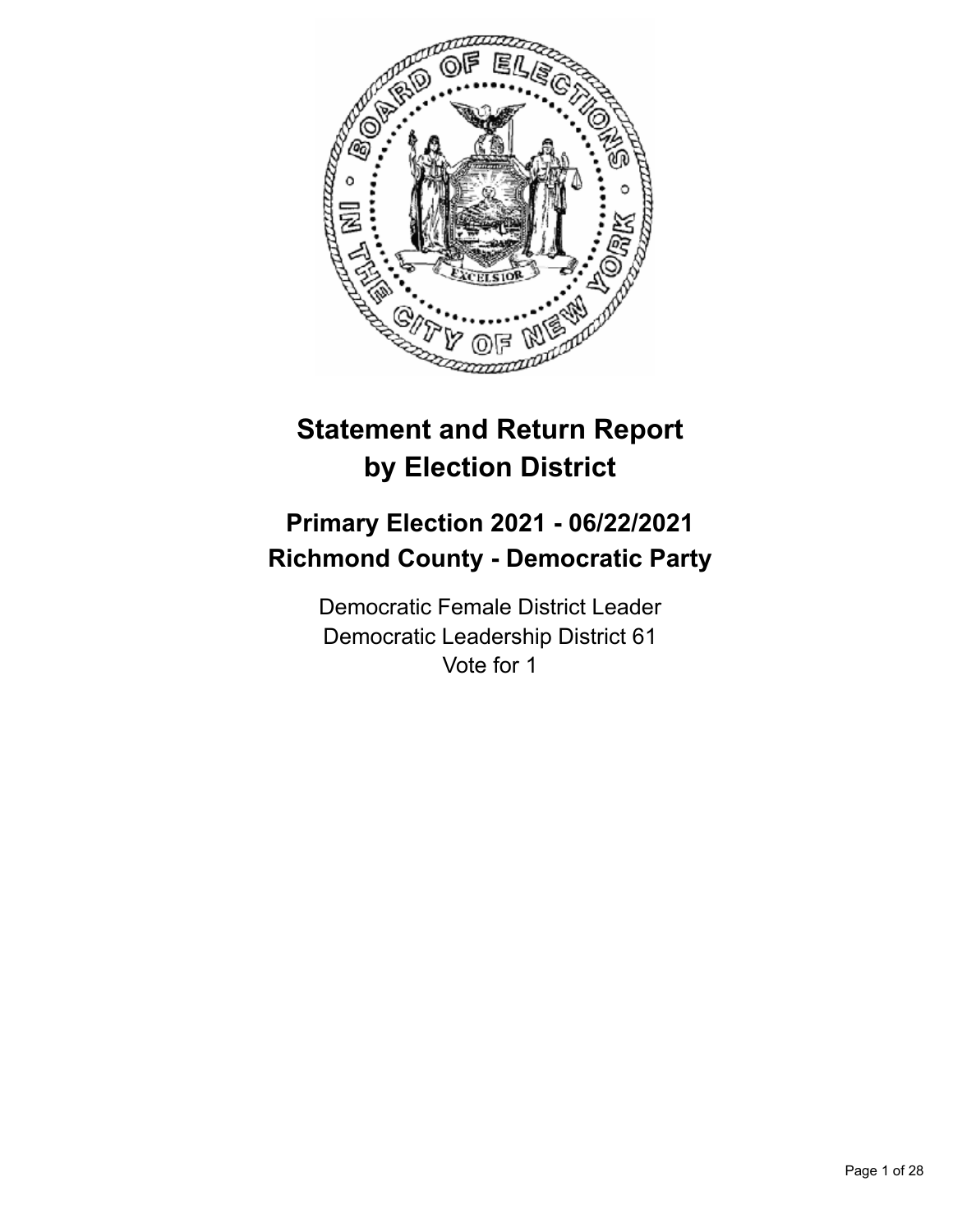

| <b>PUBLIC COUNTER</b>                                    | 239 |
|----------------------------------------------------------|-----|
| <b>MANUALLY COUNTED EMERGENCY</b>                        | 0   |
| ABSENTEE / MILITARY                                      | 29  |
| AFFIDAVIT                                                | 2   |
| <b>Total Ballots</b>                                     | 270 |
| Less - Inapplicable Federal/Special Presidential Ballots | 0   |
| <b>Total Applicable Ballots</b>                          | 270 |
| <b>JASMINE L. ROBINSON</b>                               | 172 |
| SHAHANA S. MASUM                                         | 58  |
| NAYA MAYS (WRITE-IN)                                     |     |
| <b>Total Votes</b>                                       | 231 |
| Unrecorded                                               | 39  |

#### **002/61**

| <b>PUBLIC COUNTER</b>                                    | 207      |
|----------------------------------------------------------|----------|
| <b>MANUALLY COUNTED EMERGENCY</b>                        | 0        |
| ABSENTEE / MILITARY                                      | 36       |
| <b>AFFIDAVIT</b>                                         | $\Omega$ |
| <b>Total Ballots</b>                                     | 243      |
| Less - Inapplicable Federal/Special Presidential Ballots | $\Omega$ |
| <b>Total Applicable Ballots</b>                          | 243      |
| <b>JASMINE L. ROBINSON</b>                               | 146      |
| SHAHANA S. MASUM                                         | 60       |
| YULIA TSYBIKOVA` (WRITE-IN)                              |          |
| <b>Total Votes</b>                                       | 207      |
| Unrecorded                                               | 36       |

| <b>PUBLIC COUNTER</b>                                    | 263      |
|----------------------------------------------------------|----------|
| <b>MANUALLY COUNTED EMERGENCY</b>                        | $\Omega$ |
| ABSENTEE / MILITARY                                      | 27       |
| AFFIDAVIT                                                | $\Omega$ |
| <b>Total Ballots</b>                                     | 290      |
| Less - Inapplicable Federal/Special Presidential Ballots | 0        |
| <b>Total Applicable Ballots</b>                          | 290      |
| <b>JASMINE L. ROBINSON</b>                               | 165      |
| SHAHANA S. MASUM                                         | 83       |
| <b>Total Votes</b>                                       | 248      |
| Unrecorded                                               | 42       |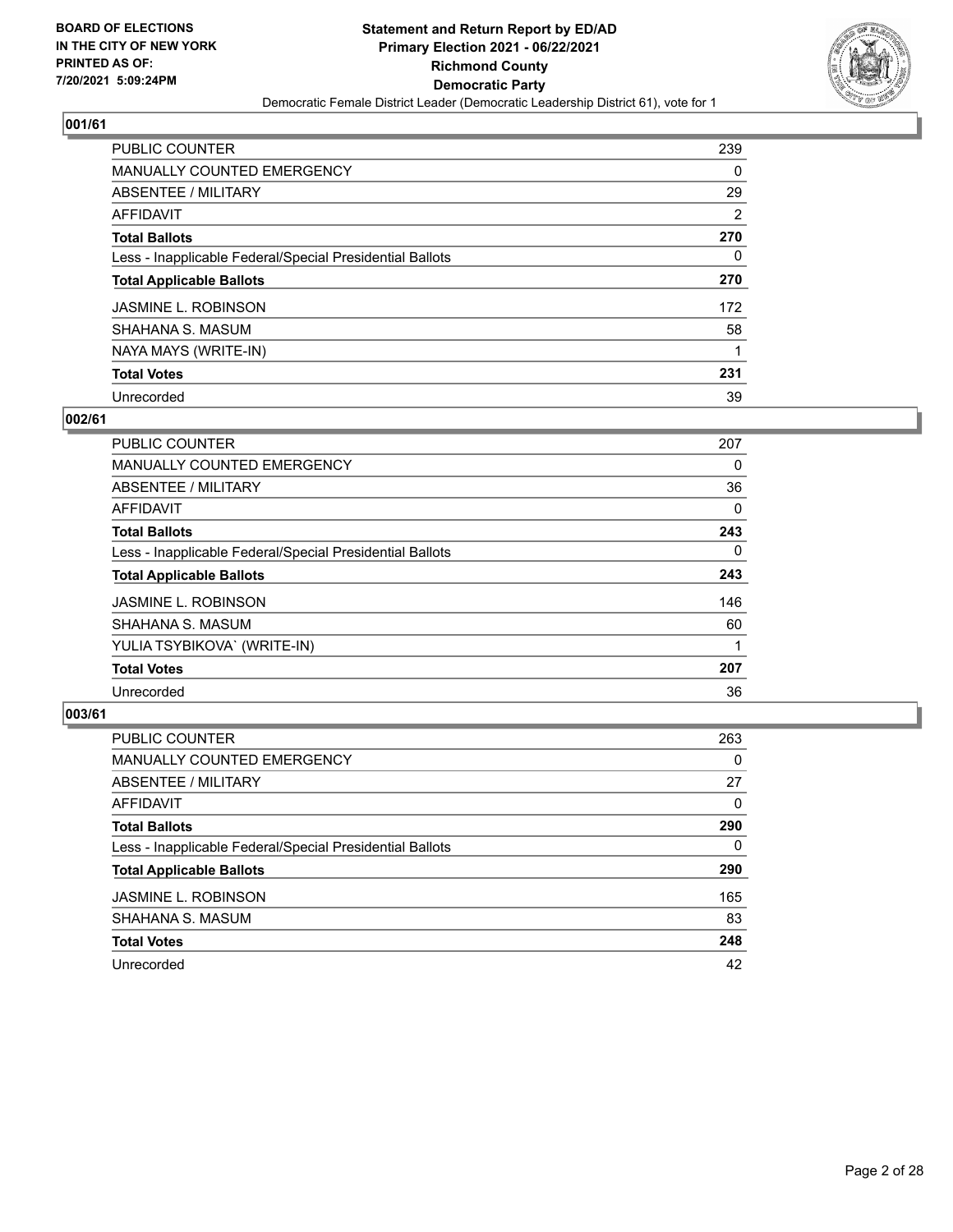

| <b>PUBLIC COUNTER</b>                                    | 163 |
|----------------------------------------------------------|-----|
| <b>MANUALLY COUNTED EMERGENCY</b>                        | 0   |
| ABSENTEE / MILITARY                                      | 16  |
| AFFIDAVIT                                                |     |
| <b>Total Ballots</b>                                     | 180 |
| Less - Inapplicable Federal/Special Presidential Ballots | 0   |
| <b>Total Applicable Ballots</b>                          | 180 |
| <b>JASMINE L. ROBINSON</b>                               | 113 |
| SHAHANA S. MASUM                                         | 40  |
| UNATTRIBUTABLE WRITE-IN (WRITE-IN)                       |     |
| <b>Total Votes</b>                                       | 154 |
| Unrecorded                                               | 26  |

#### **005/61**

| <b>PUBLIC COUNTER</b>                                    | 138            |
|----------------------------------------------------------|----------------|
| MANUALLY COUNTED EMERGENCY                               | 0              |
| ABSENTEE / MILITARY                                      | 11             |
| AFFIDAVIT                                                | $\overline{2}$ |
| <b>Total Ballots</b>                                     | 151            |
| Less - Inapplicable Federal/Special Presidential Ballots | $\Omega$       |
| <b>Total Applicable Ballots</b>                          | 151            |
| <b>JASMINE L. ROBINSON</b>                               | 94             |
| SHAHANA S. MASUM                                         | 28             |
| SUSAN SARANDON (WRITE-IN)                                |                |
| <b>Total Votes</b>                                       | 123            |
| Unrecorded                                               | 28             |

| <b>PUBLIC COUNTER</b>                                    | 71       |
|----------------------------------------------------------|----------|
| <b>MANUALLY COUNTED EMERGENCY</b>                        | $\Omega$ |
| ABSENTEE / MILITARY                                      | 33       |
| AFFIDAVIT                                                | $\Omega$ |
| <b>Total Ballots</b>                                     | 104      |
| Less - Inapplicable Federal/Special Presidential Ballots | 0        |
| <b>Total Applicable Ballots</b>                          | 104      |
| <b>JASMINE L. ROBINSON</b>                               | 64       |
| SHAHANA S. MASUM                                         | 19       |
| <b>Total Votes</b>                                       | 83       |
| Unrecorded                                               | 21       |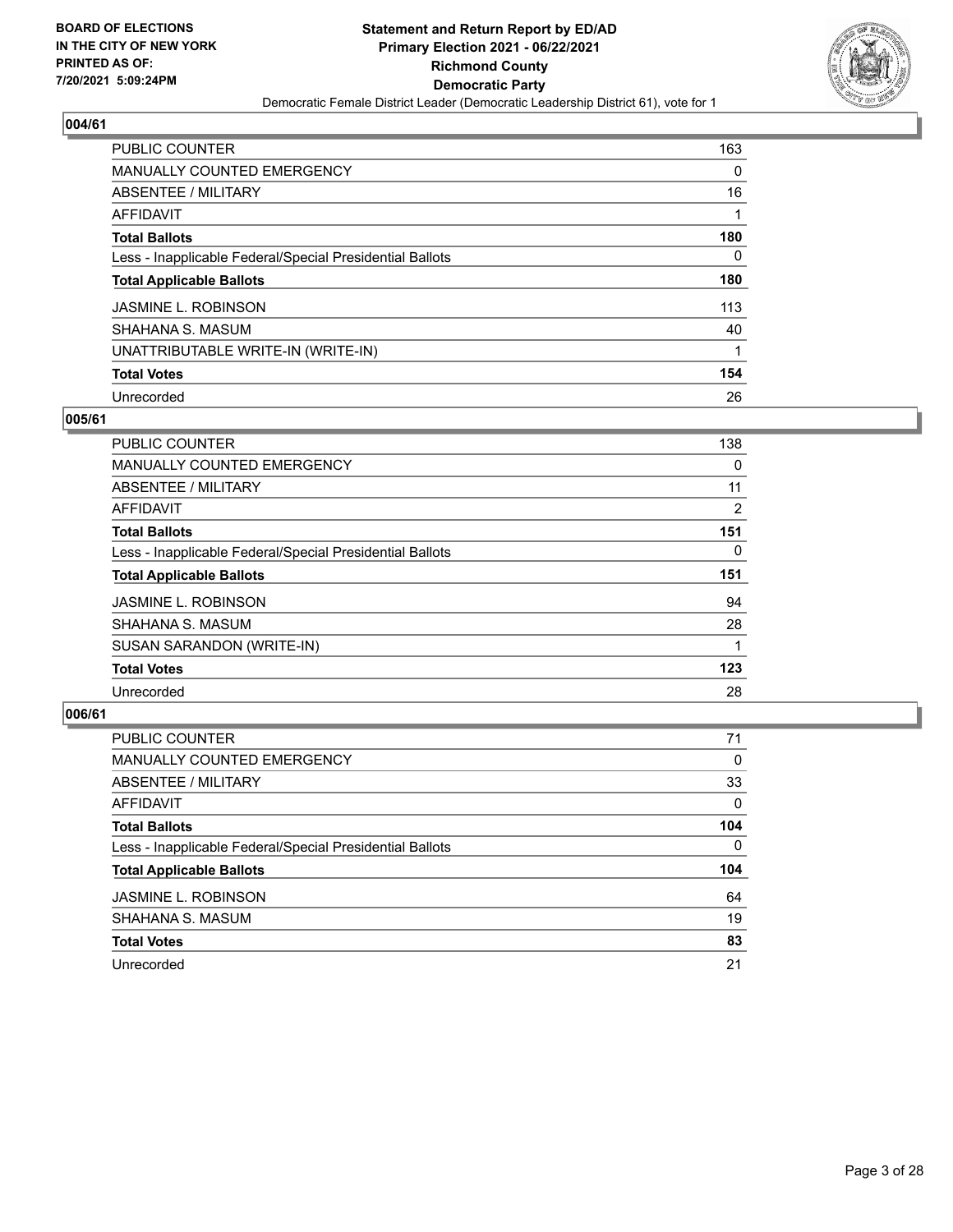

| PUBLIC COUNTER                                           | 159      |
|----------------------------------------------------------|----------|
| <b>MANUALLY COUNTED EMERGENCY</b>                        | 0        |
| <b>ABSENTEE / MILITARY</b>                               | 14       |
| AFFIDAVIT                                                | $\Omega$ |
| <b>Total Ballots</b>                                     | 173      |
| Less - Inapplicable Federal/Special Presidential Ballots | 0        |
| <b>Total Applicable Ballots</b>                          | 173      |
| JASMINE L. ROBINSON                                      | 113      |
| SHAHANA S. MASUM                                         | 32       |
| <b>Total Votes</b>                                       | 145      |
| Unrecorded                                               | 28       |

#### **008/61**

| <b>PUBLIC COUNTER</b>                                    | 101 |
|----------------------------------------------------------|-----|
| MANUALLY COUNTED EMERGENCY                               | 0   |
| ABSENTEE / MILITARY                                      | 6   |
| <b>AFFIDAVIT</b>                                         | 0   |
| <b>Total Ballots</b>                                     | 107 |
| Less - Inapplicable Federal/Special Presidential Ballots | 0   |
| <b>Total Applicable Ballots</b>                          | 107 |
| <b>JASMINE L. ROBINSON</b>                               | 76  |
| SHAHANA S. MASUM                                         | 24  |
| LETICIA M. REMAURO (WRITE-IN)                            |     |
| <b>Total Votes</b>                                       | 101 |
| Unrecorded                                               | 6   |

| PUBLIC COUNTER                                           | 267 |
|----------------------------------------------------------|-----|
| <b>MANUALLY COUNTED EMERGENCY</b>                        | 0   |
| ABSENTEE / MILITARY                                      | 20  |
| <b>AFFIDAVIT</b>                                         |     |
| <b>Total Ballots</b>                                     | 288 |
| Less - Inapplicable Federal/Special Presidential Ballots | 0   |
| <b>Total Applicable Ballots</b>                          | 288 |
| <b>JASMINE L. ROBINSON</b>                               | 192 |
| SHAHANA S. MASUM                                         | 53  |
| CHINA REICHART (WRITE-IN)                                |     |
| LORRAINE HONOR (WRITE-IN)                                | 1   |
| <b>Total Votes</b>                                       | 247 |
| Unrecorded                                               | 41  |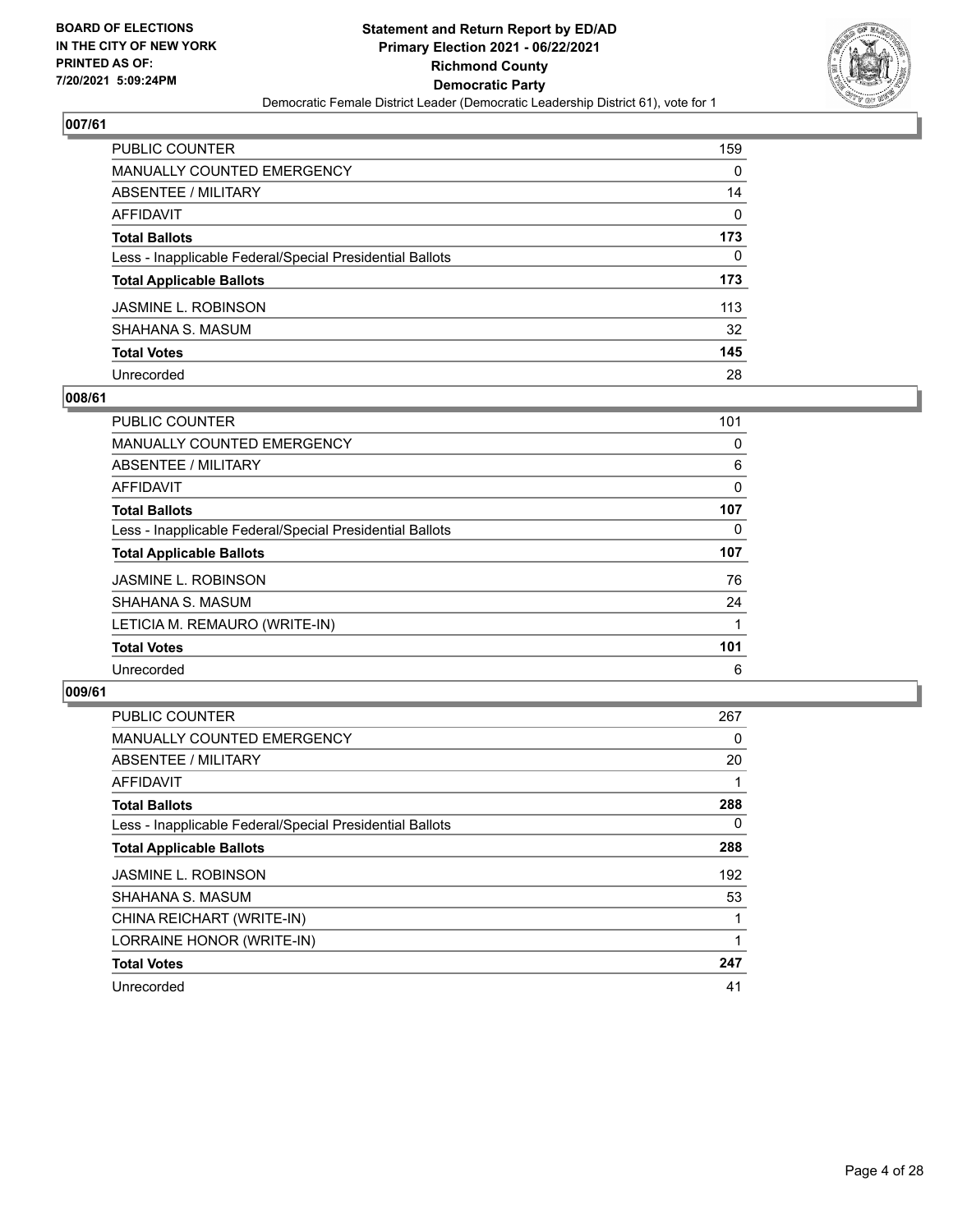

| PUBLIC COUNTER                                           | 211 |
|----------------------------------------------------------|-----|
| <b>MANUALLY COUNTED EMERGENCY</b>                        | 0   |
| ABSENTEE / MILITARY                                      | 22  |
| AFFIDAVIT                                                | 0   |
| <b>Total Ballots</b>                                     | 233 |
| Less - Inapplicable Federal/Special Presidential Ballots | 0   |
| <b>Total Applicable Ballots</b>                          | 233 |
| <b>JASMINE L. ROBINSON</b>                               | 146 |
| SHAHANA S. MASUM                                         | 43  |
| MICHAEL ROSADO (WRITE-IN)                                |     |
| UNATTRIBUTABLE WRITE-IN (WRITE-IN)                       |     |
| <b>Total Votes</b>                                       | 191 |
| Unrecorded                                               | 42  |

## **011/61**

| <b>PUBLIC COUNTER</b>                                    | 180      |
|----------------------------------------------------------|----------|
| <b>MANUALLY COUNTED EMERGENCY</b>                        | $\Omega$ |
| ABSENTEE / MILITARY                                      | 32       |
| AFFIDAVIT                                                | 0        |
| <b>Total Ballots</b>                                     | 212      |
| Less - Inapplicable Federal/Special Presidential Ballots | $\Omega$ |
| <b>Total Applicable Ballots</b>                          | 212      |
| <b>JASMINE L. ROBINSON</b>                               | 141      |
| SHAHANA S. MASUM                                         | 42       |
| <b>Total Votes</b>                                       | 183      |
| Unrecorded                                               | 29       |

| <b>PUBLIC COUNTER</b>                                    | 269 |
|----------------------------------------------------------|-----|
| MANUALLY COUNTED EMERGENCY                               | 0   |
| ABSENTEE / MILITARY                                      | 28  |
| AFFIDAVIT                                                |     |
| <b>Total Ballots</b>                                     | 298 |
| Less - Inapplicable Federal/Special Presidential Ballots | 0   |
| <b>Total Applicable Ballots</b>                          | 298 |
| <b>JASMINE L. ROBINSON</b>                               | 179 |
| SHAHANA S. MASUM                                         | 69  |
| <b>Total Votes</b>                                       | 248 |
| Unrecorded                                               | 50  |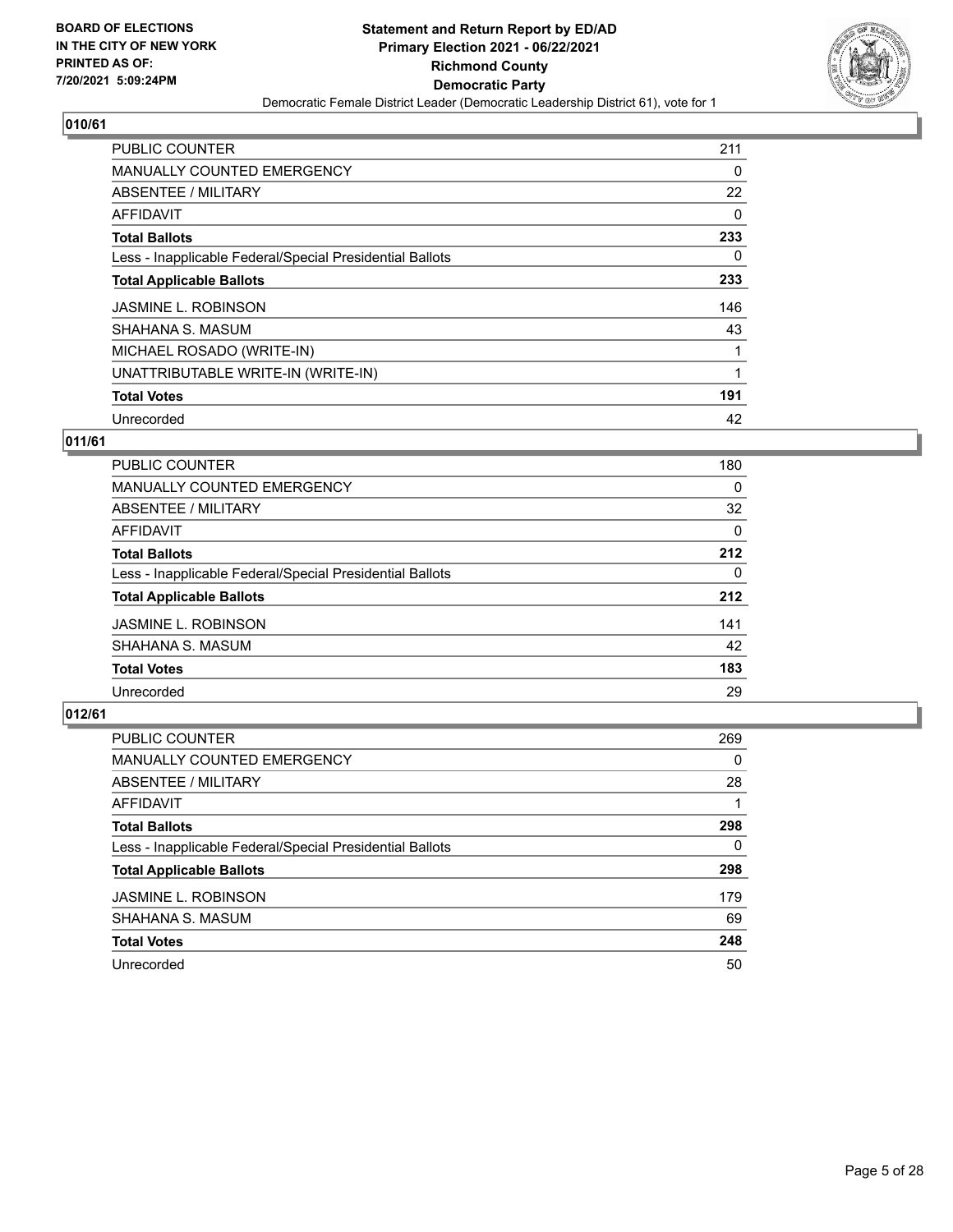

| PUBLIC COUNTER                                           | 162      |
|----------------------------------------------------------|----------|
| <b>MANUALLY COUNTED EMERGENCY</b>                        | 0        |
| ABSENTEE / MILITARY                                      | 10       |
| AFFIDAVIT                                                | 0        |
| <b>Total Ballots</b>                                     | 172      |
| Less - Inapplicable Federal/Special Presidential Ballots | $\Omega$ |
| <b>Total Applicable Ballots</b>                          | 172      |
| <b>JASMINE L. ROBINSON</b>                               | 131      |
| SHAHANA S. MASUM                                         | 22       |
| JEANETTE RICHARDSON (WRITE-IN)                           | 1        |
| YAHOWAH ELOHIM (WRITE-IN)                                |          |
| <b>Total Votes</b>                                       | 155      |
| Unrecorded                                               | 17       |

## **014/61**

| <b>PUBLIC COUNTER</b>                                    | 168 |
|----------------------------------------------------------|-----|
| <b>MANUALLY COUNTED EMERGENCY</b>                        | 0   |
| ABSENTEE / MILITARY                                      | 23  |
| AFFIDAVIT                                                | 0   |
| <b>Total Ballots</b>                                     | 191 |
| Less - Inapplicable Federal/Special Presidential Ballots | 0   |
| <b>Total Applicable Ballots</b>                          | 191 |
| <b>JASMINE L. ROBINSON</b>                               | 125 |
| SHAHANA S. MASUM                                         | 27  |
| LAURA DRISCOLL (WRITE-IN)                                |     |
| <b>Total Votes</b>                                       | 153 |
| Unrecorded                                               | 38  |

| <b>PUBLIC COUNTER</b>                                    | 123      |
|----------------------------------------------------------|----------|
| <b>MANUALLY COUNTED EMERGENCY</b>                        | 0        |
| ABSENTEE / MILITARY                                      | 11       |
| AFFIDAVIT                                                | 0        |
| <b>Total Ballots</b>                                     | 134      |
| Less - Inapplicable Federal/Special Presidential Ballots | $\Omega$ |
| <b>Total Applicable Ballots</b>                          | 134      |
| <b>JASMINE L. ROBINSON</b>                               | 76       |
| SHAHANA S. MASUM                                         | 34       |
| DELORES DISALVO (WRITE-IN)                               | 2        |
| <b>Total Votes</b>                                       | $112$    |
|                                                          |          |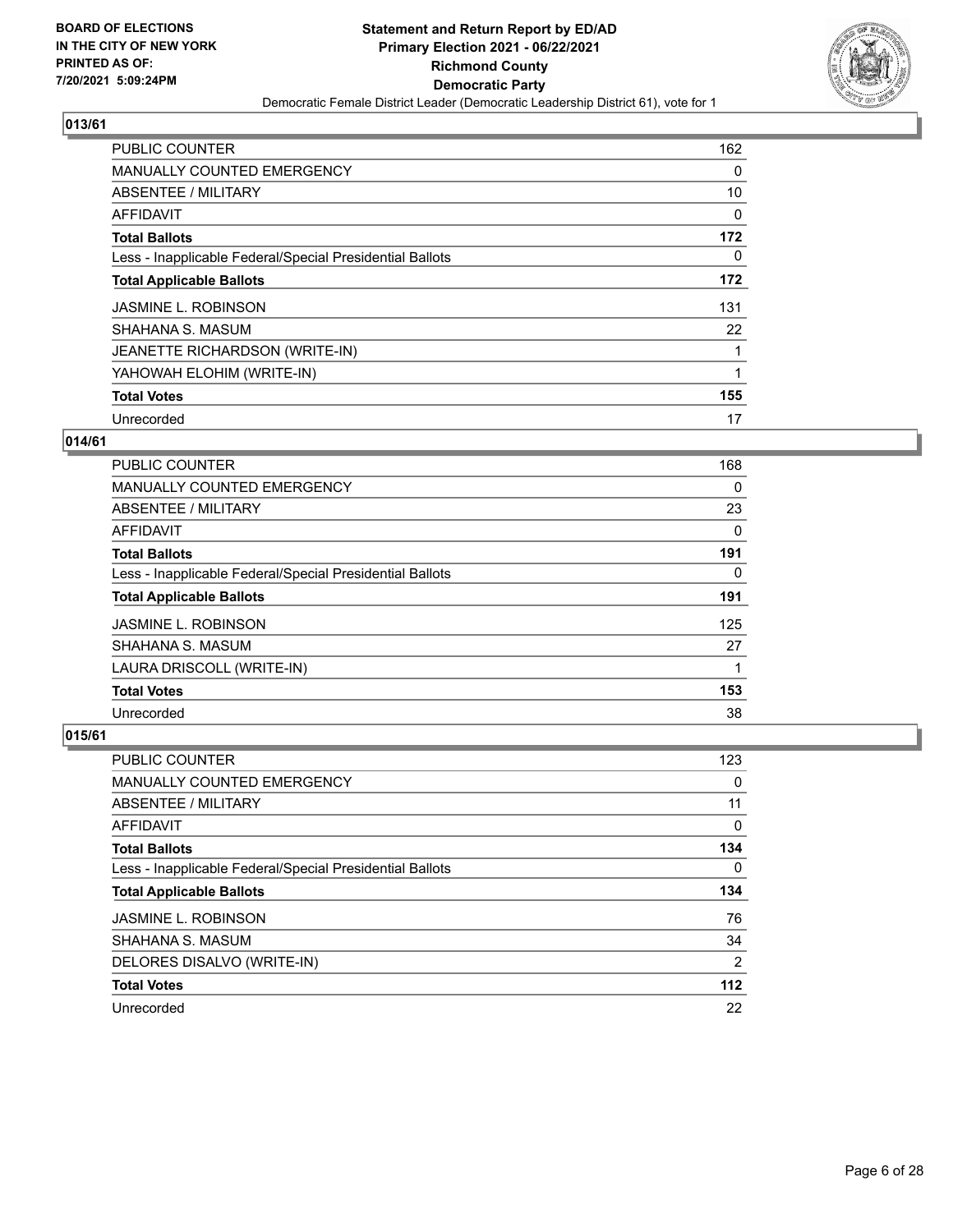

| PUBLIC COUNTER                                           | 177 |
|----------------------------------------------------------|-----|
| <b>MANUALLY COUNTED EMERGENCY</b>                        | 0   |
| <b>ABSENTEE / MILITARY</b>                               |     |
| <b>AFFIDAVIT</b>                                         |     |
| <b>Total Ballots</b>                                     | 185 |
| Less - Inapplicable Federal/Special Presidential Ballots | 0   |
| <b>Total Applicable Ballots</b>                          | 185 |
| <b>JASMINE L. ROBINSON</b>                               | 141 |
| SHAHANA S. MASUM                                         | 24  |
| <b>Total Votes</b>                                       | 165 |
| Unrecorded                                               | 20  |

#### **017/61**

| <b>PUBLIC COUNTER</b>                                    | 165      |
|----------------------------------------------------------|----------|
| <b>MANUALLY COUNTED EMERGENCY</b>                        | 0        |
| ABSENTEE / MILITARY                                      | 11       |
| AFFIDAVIT                                                | 0        |
| <b>Total Ballots</b>                                     | 176      |
| Less - Inapplicable Federal/Special Presidential Ballots | $\Omega$ |
| <b>Total Applicable Ballots</b>                          | 176      |
| <b>JASMINE L. ROBINSON</b>                               | 128      |
| SHAHANA S. MASUM                                         | 33       |
| UNATTRIBUTABLE WRITE-IN (WRITE-IN)                       |          |
| <b>Total Votes</b>                                       | 162      |
| Unrecorded                                               | 14       |

| <b>PUBLIC COUNTER</b>                                    | 117          |
|----------------------------------------------------------|--------------|
| MANUALLY COUNTED EMERGENCY                               | 0            |
| ABSENTEE / MILITARY                                      | 13           |
| AFFIDAVIT                                                | $\Omega$     |
| <b>Total Ballots</b>                                     | 130          |
| Less - Inapplicable Federal/Special Presidential Ballots | $\mathbf{0}$ |
| <b>Total Applicable Ballots</b>                          | 130          |
| <b>JASMINE L. ROBINSON</b>                               | 79           |
| SHAHANA S. MASUM                                         | 33           |
| <b>Total Votes</b>                                       | 112          |
| Unrecorded                                               | 18           |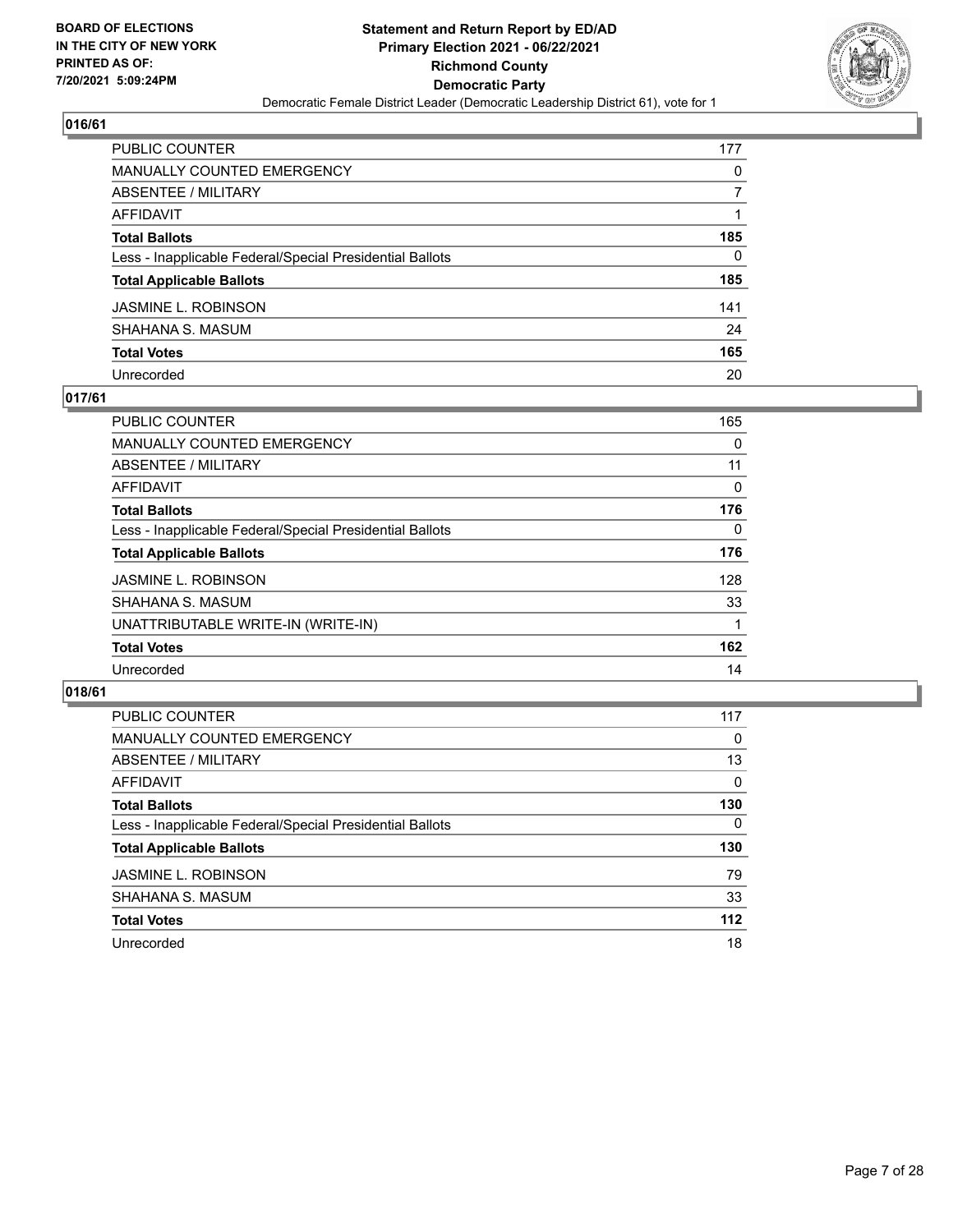

| PUBLIC COUNTER                                           | 127      |
|----------------------------------------------------------|----------|
| <b>MANUALLY COUNTED EMERGENCY</b>                        | 0        |
| <b>ABSENTEE / MILITARY</b>                               | 24       |
| <b>AFFIDAVIT</b>                                         | $\Omega$ |
| <b>Total Ballots</b>                                     | 151      |
| Less - Inapplicable Federal/Special Presidential Ballots | 0        |
| <b>Total Applicable Ballots</b>                          | 151      |
| <b>JASMINE L. ROBINSON</b>                               | 104      |
| SHAHANA S. MASUM                                         | 28       |
| <b>Total Votes</b>                                       | 132      |
| Unrecorded                                               | 19       |

#### **020/61**

| <b>PUBLIC COUNTER</b>                                    | 114      |
|----------------------------------------------------------|----------|
| MANUALLY COUNTED EMERGENCY                               | $\Omega$ |
| ABSENTEE / MILITARY                                      | 22       |
| <b>AFFIDAVIT</b>                                         | $\Omega$ |
| <b>Total Ballots</b>                                     | 136      |
| Less - Inapplicable Federal/Special Presidential Ballots | 0        |
| <b>Total Applicable Ballots</b>                          | 136      |
| <b>JASMINE L. ROBINSON</b>                               | 91       |
| SHAHANA S. MASUM                                         | 25       |
| JEANNINE MCGUIRE (WRITE-IN)                              |          |
| <b>Total Votes</b>                                       | 117      |
| Unrecorded                                               | 19       |

| <b>PUBLIC COUNTER</b>                                    | 162      |
|----------------------------------------------------------|----------|
| <b>MANUALLY COUNTED EMERGENCY</b>                        | 0        |
| ABSENTEE / MILITARY                                      | 21       |
| AFFIDAVIT                                                |          |
| <b>Total Ballots</b>                                     | 184      |
| Less - Inapplicable Federal/Special Presidential Ballots | $\Omega$ |
| <b>Total Applicable Ballots</b>                          | 184      |
| <b>JASMINE L. ROBINSON</b>                               | 124      |
| SHAHANA S. MASUM                                         | 37       |
| CHARLES D. FALL (WRITE-IN)                               |          |
| <b>Total Votes</b>                                       | 162      |
| Unrecorded                                               | 22       |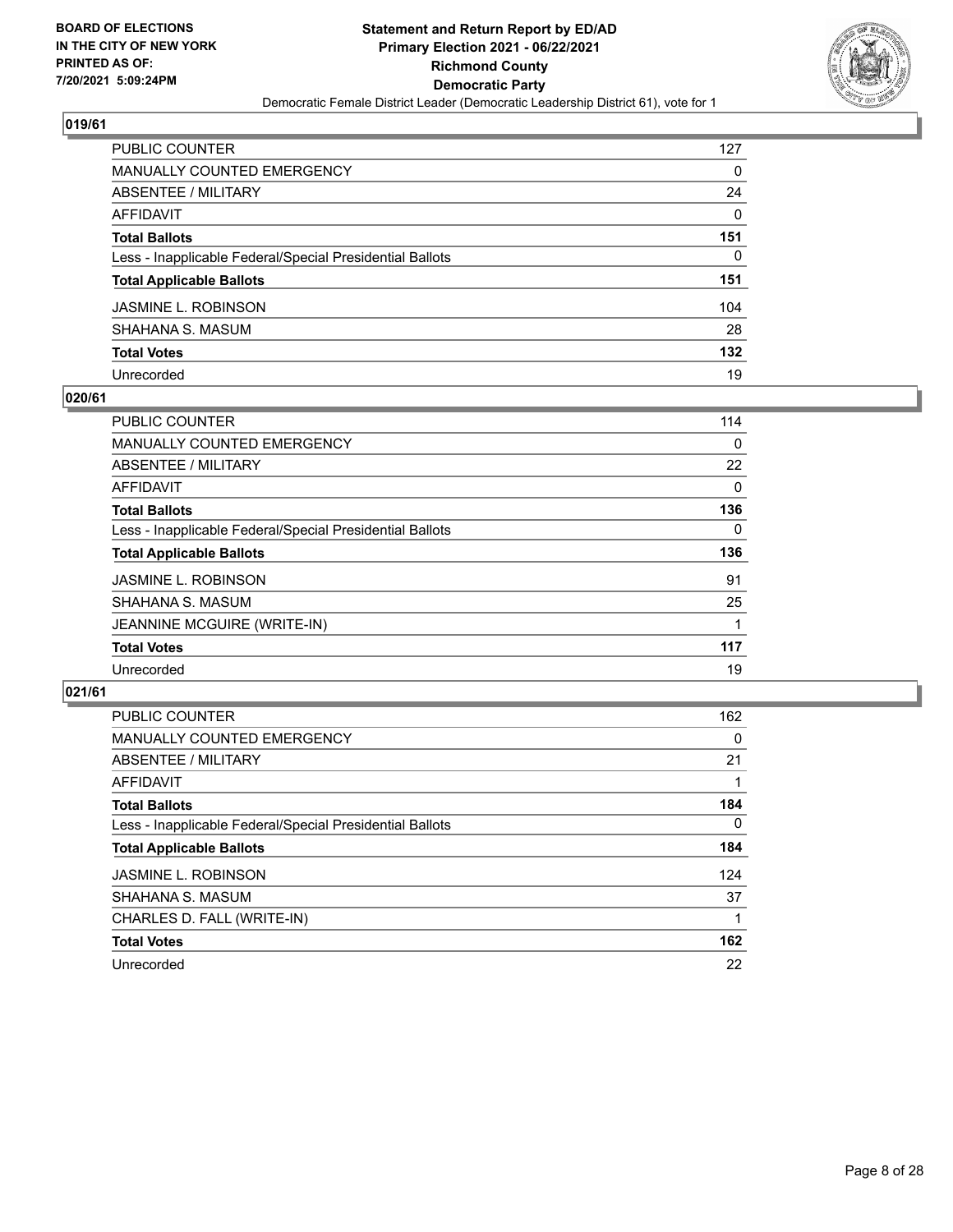

| <b>PUBLIC COUNTER</b>                                    | 163      |
|----------------------------------------------------------|----------|
| <b>MANUALLY COUNTED EMERGENCY</b>                        | $\Omega$ |
| ABSENTEE / MILITARY                                      | 14       |
| AFFIDAVIT                                                | $\Omega$ |
| <b>Total Ballots</b>                                     | 177      |
| Less - Inapplicable Federal/Special Presidential Ballots | 0        |
| <b>Total Applicable Ballots</b>                          | 177      |
| <b>JASMINE L. ROBINSON</b>                               | 118      |
| SHAHANA S. MASUM                                         | 39       |
| UNATTRIBUTABLE WRITE-IN (WRITE-IN)                       | 2        |
| <b>Total Votes</b>                                       | 159      |
| Unrecorded                                               | 18       |

#### **023/61**

| <b>PUBLIC COUNTER</b>                                    | 120      |
|----------------------------------------------------------|----------|
| <b>MANUALLY COUNTED EMERGENCY</b>                        | 0        |
| ABSENTEE / MILITARY                                      | 20       |
| AFFIDAVIT                                                | 0        |
| <b>Total Ballots</b>                                     | 140      |
| Less - Inapplicable Federal/Special Presidential Ballots | $\Omega$ |
| <b>Total Applicable Ballots</b>                          | 140      |
| <b>JASMINE L. ROBINSON</b>                               | 95       |
| SHAHANA S. MASUM                                         | 22       |
| <b>Total Votes</b>                                       | 117      |
| Unrecorded                                               | 23       |

| <b>PUBLIC COUNTER</b>                                    | 113      |
|----------------------------------------------------------|----------|
| MANUALLY COUNTED EMERGENCY                               | $\Omega$ |
| ABSENTEE / MILITARY                                      | 21       |
| AFFIDAVIT                                                | $\Omega$ |
| <b>Total Ballots</b>                                     | 134      |
| Less - Inapplicable Federal/Special Presidential Ballots | $\Omega$ |
| <b>Total Applicable Ballots</b>                          | 134      |
| <b>JASMINE L. ROBINSON</b>                               | 86       |
| SHAHANA S. MASUM                                         | 30       |
| <b>Total Votes</b>                                       | 116      |
| Unrecorded                                               | 18       |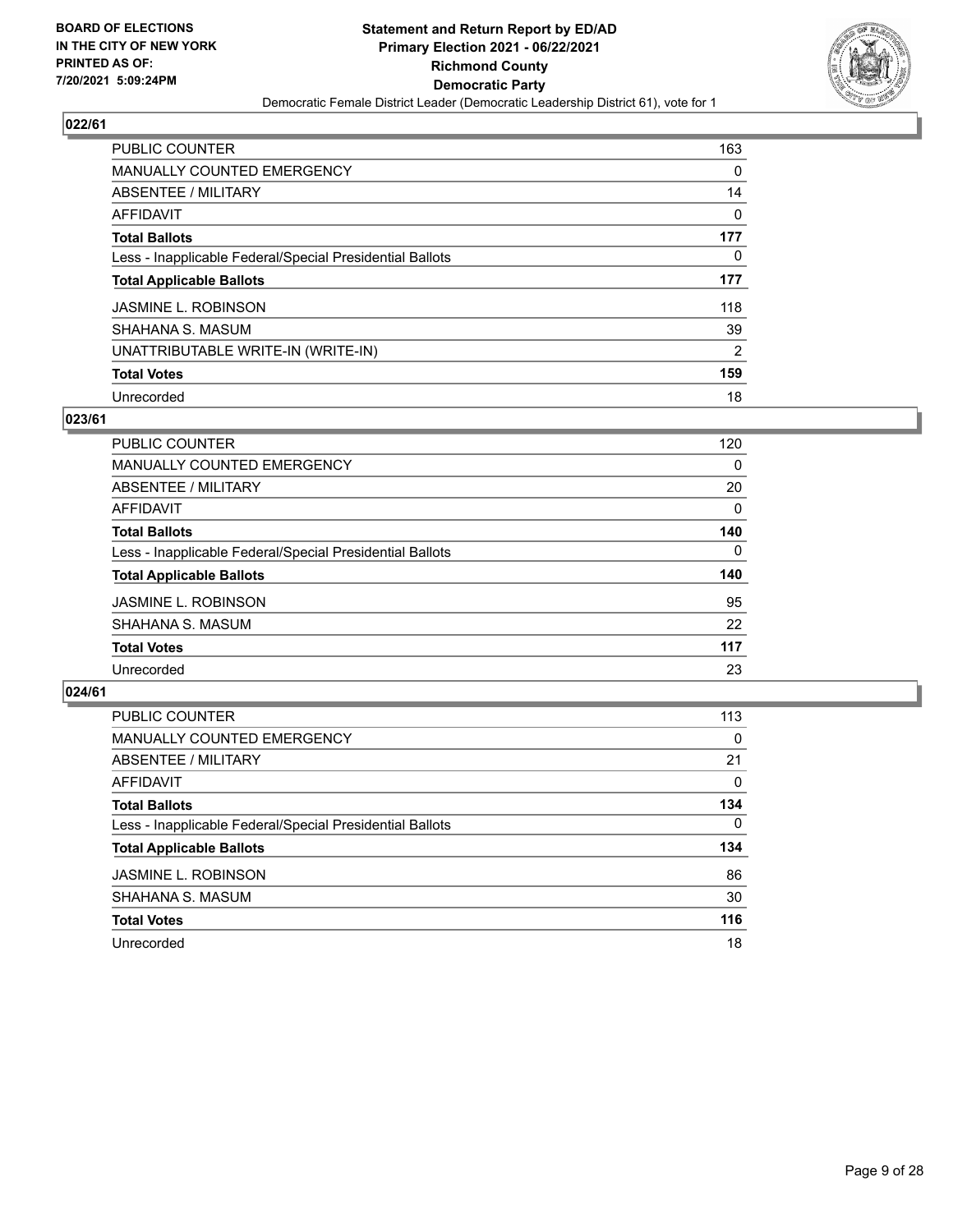

| PUBLIC COUNTER                                           | 109      |
|----------------------------------------------------------|----------|
| MANUALLY COUNTED EMERGENCY                               | $\Omega$ |
| ABSENTEE / MILITARY                                      | 21       |
| AFFIDAVIT                                                | 0        |
| <b>Total Ballots</b>                                     | 130      |
| Less - Inapplicable Federal/Special Presidential Ballots | 0        |
| <b>Total Applicable Ballots</b>                          | 130      |
| <b>JASMINE L. ROBINSON</b>                               | 89       |
| SHAHANA S. MASUM                                         | 30       |
| UNATTRIBUTABLE WRITE-IN (WRITE-IN)                       | 1        |
| <b>Total Votes</b>                                       | 120      |
| Unrecorded                                               | 10       |

#### **026/61**

| PUBLIC COUNTER                                           | 174      |
|----------------------------------------------------------|----------|
| <b>MANUALLY COUNTED EMERGENCY</b>                        | 0        |
| ABSENTEE / MILITARY                                      | 23       |
| <b>AFFIDAVIT</b>                                         | $\Omega$ |
| <b>Total Ballots</b>                                     | 197      |
| Less - Inapplicable Federal/Special Presidential Ballots | $\Omega$ |
| <b>Total Applicable Ballots</b>                          | 197      |
| <b>JASMINE L. ROBINSON</b>                               | 132      |
| SHAHANA S. MASUM                                         | 44       |
| DIANE SAVINO (WRITE-IN)                                  | 1        |
| <b>Total Votes</b>                                       | 177      |
| Unrecorded                                               | 20       |

| <b>PUBLIC COUNTER</b>                                    | 136      |
|----------------------------------------------------------|----------|
| MANUALLY COUNTED EMERGENCY                               | $\Omega$ |
| ABSENTEE / MILITARY                                      | 17       |
| AFFIDAVIT                                                | $\Omega$ |
| <b>Total Ballots</b>                                     | 153      |
| Less - Inapplicable Federal/Special Presidential Ballots | 0        |
| <b>Total Applicable Ballots</b>                          | 153      |
| <b>JASMINE L. ROBINSON</b>                               | 112      |
| SHAHANA S. MASUM                                         | 28       |
| <b>Total Votes</b>                                       | 140      |
| Unrecorded                                               | 13       |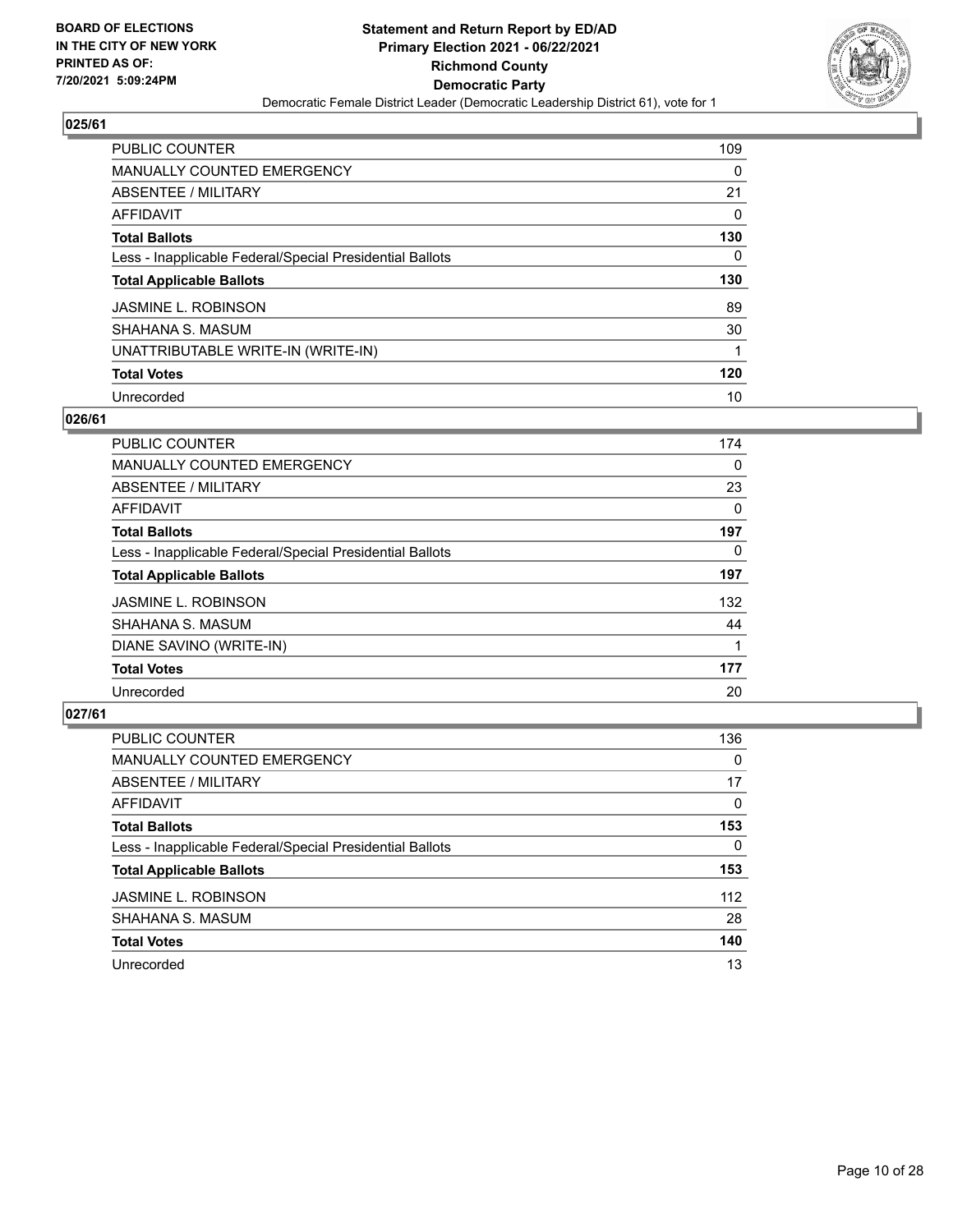

| PUBLIC COUNTER                                           | 91       |
|----------------------------------------------------------|----------|
| MANUALLY COUNTED EMERGENCY                               | $\Omega$ |
| <b>ABSENTEE / MILITARY</b>                               | 8        |
| <b>AFFIDAVIT</b>                                         |          |
| <b>Total Ballots</b>                                     | 100      |
| Less - Inapplicable Federal/Special Presidential Ballots | 0        |
| <b>Total Applicable Ballots</b>                          | 100      |
| JASMINE L. ROBINSON                                      | 56       |
| SHAHANA S. MASUM                                         | 32       |
| <b>Total Votes</b>                                       | 88       |
| Unrecorded                                               | 12       |

#### **029/61**

| <b>PUBLIC COUNTER</b>                                    | 102 |
|----------------------------------------------------------|-----|
| MANUALLY COUNTED EMERGENCY                               | 0   |
| ABSENTEE / MILITARY                                      | 25  |
| AFFIDAVIT                                                | 0   |
| <b>Total Ballots</b>                                     | 127 |
| Less - Inapplicable Federal/Special Presidential Ballots | 0   |
| <b>Total Applicable Ballots</b>                          | 127 |
| <b>JASMINE L. ROBINSON</b>                               | 84  |
| SHAHANA S. MASUM                                         | 31  |
| UNATTRIBUTABLE WRITE-IN (WRITE-IN)                       |     |
| <b>Total Votes</b>                                       | 116 |
| Unrecorded                                               | 11  |

| <b>PUBLIC COUNTER</b>                                    | 100 |
|----------------------------------------------------------|-----|
| <b>MANUALLY COUNTED EMERGENCY</b>                        | 0   |
| ABSENTEE / MILITARY                                      | 21  |
| <b>AFFIDAVIT</b>                                         |     |
| <b>Total Ballots</b>                                     | 122 |
| Less - Inapplicable Federal/Special Presidential Ballots | 0   |
| <b>Total Applicable Ballots</b>                          | 122 |
| <b>JASMINE L. ROBINSON</b>                               | 73  |
| SHAHANA S. MASUM                                         | 34  |
| PATRICIA A. MCCABE (WRITE-IN)                            |     |
| <b>Total Votes</b>                                       | 108 |
| Unrecorded                                               | 14  |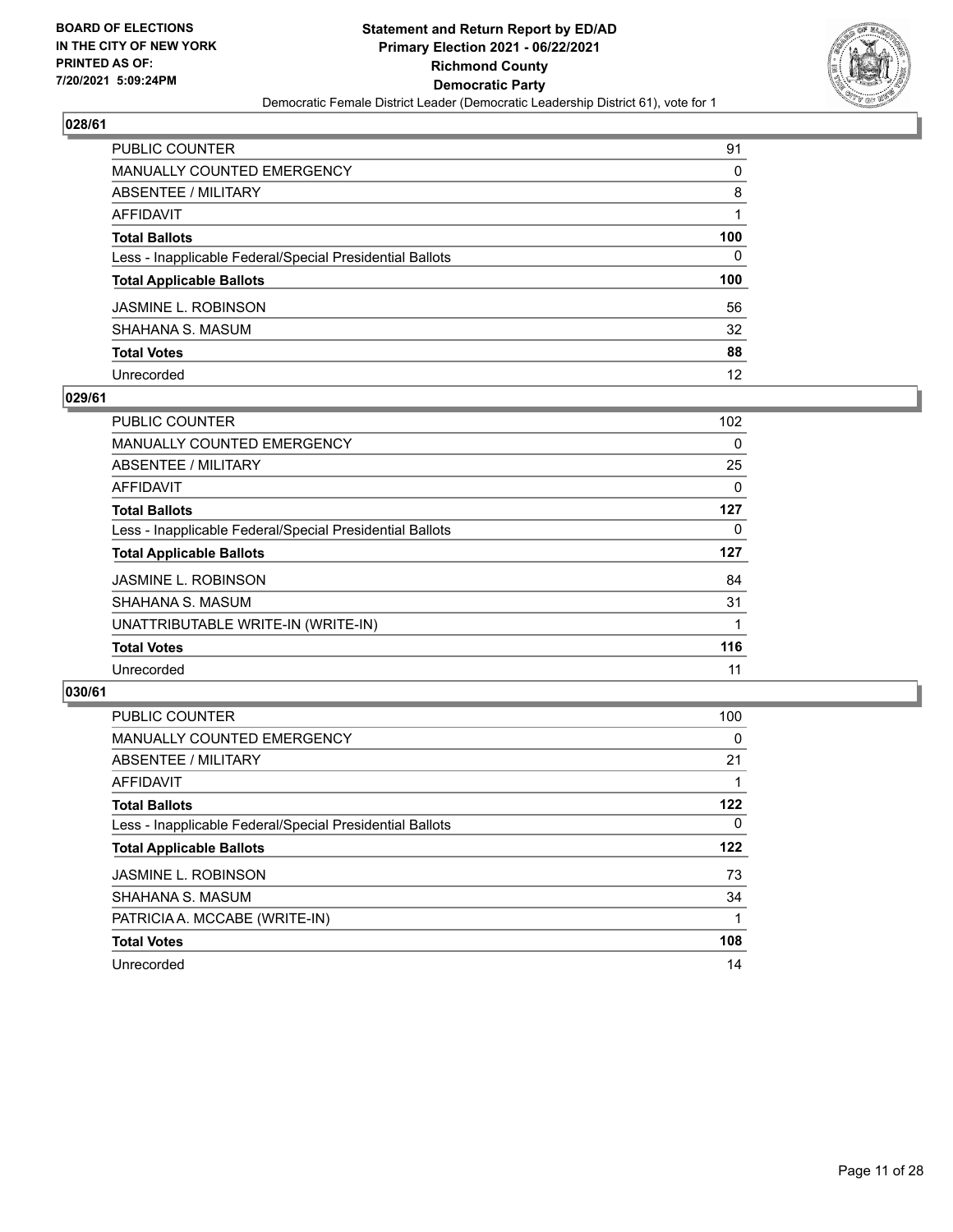

| PUBLIC COUNTER                                           | 167      |
|----------------------------------------------------------|----------|
| <b>MANUALLY COUNTED EMERGENCY</b>                        | $\Omega$ |
| <b>ABSENTEE / MILITARY</b>                               | 12       |
| <b>AFFIDAVIT</b>                                         | $\Omega$ |
| <b>Total Ballots</b>                                     | 179      |
| Less - Inapplicable Federal/Special Presidential Ballots | 0        |
| <b>Total Applicable Ballots</b>                          | 179      |
| JASMINE L. ROBINSON                                      | 116      |
| SHAHANA S. MASUM                                         | 45       |
| <b>Total Votes</b>                                       | 161      |
| Unrecorded                                               | 18       |

#### **032/61**

| <b>PUBLIC COUNTER</b>                                    | 151      |
|----------------------------------------------------------|----------|
| MANUALLY COUNTED EMERGENCY                               | 0        |
| ABSENTEE / MILITARY                                      | 20       |
| AFFIDAVIT                                                | $\Omega$ |
| <b>Total Ballots</b>                                     | 171      |
| Less - Inapplicable Federal/Special Presidential Ballots | 0        |
| <b>Total Applicable Ballots</b>                          | 171      |
| <b>JASMINE L. ROBINSON</b>                               | 110      |
| SHAHANA S. MASUM                                         | 47       |
| THANJIWE OBONG (WRITE-IN)                                |          |
| <b>Total Votes</b>                                       | 158      |
| Unrecorded                                               | 13       |

| <b>PUBLIC COUNTER</b>                                    | 145      |
|----------------------------------------------------------|----------|
| MANUALLY COUNTED EMERGENCY                               | 0        |
| ABSENTEE / MILITARY                                      | 28       |
| AFFIDAVIT                                                | $\Omega$ |
| <b>Total Ballots</b>                                     | 173      |
| Less - Inapplicable Federal/Special Presidential Ballots | 0        |
| <b>Total Applicable Ballots</b>                          | 173      |
| <b>JASMINE L. ROBINSON</b>                               | 113      |
| SHAHANA S. MASUM                                         | 44       |
| <b>Total Votes</b>                                       | 157      |
| Unrecorded                                               | 16       |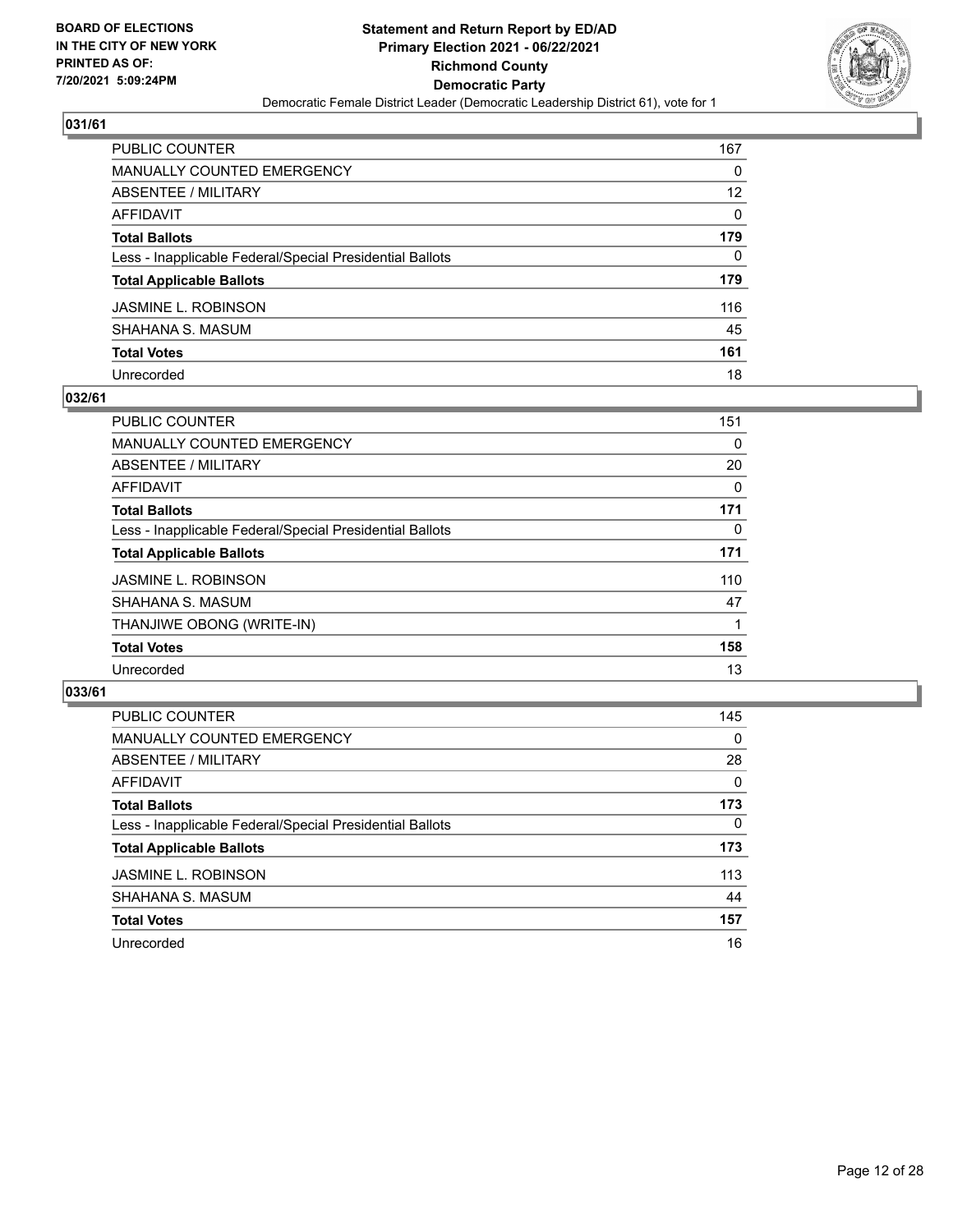

| PUBLIC COUNTER                                           | 97  |
|----------------------------------------------------------|-----|
| <b>MANUALLY COUNTED EMERGENCY</b>                        | 0   |
| ABSENTEE / MILITARY                                      | 17  |
| <b>AFFIDAVIT</b>                                         |     |
| <b>Total Ballots</b>                                     | 115 |
| Less - Inapplicable Federal/Special Presidential Ballots | 0   |
| <b>Total Applicable Ballots</b>                          | 115 |
| JASMINE L. ROBINSON                                      | 64  |
| SHAHANA S. MASUM                                         | 21  |
| <b>Total Votes</b>                                       | 85  |
| Unrecorded                                               | 30  |

#### **035/61**

| PUBLIC COUNTER                                           | 67       |
|----------------------------------------------------------|----------|
| <b>MANUALLY COUNTED EMERGENCY</b>                        | 0        |
| ABSENTEE / MILITARY                                      |          |
| AFFIDAVIT                                                | $\Omega$ |
| <b>Total Ballots</b>                                     | 74       |
| Less - Inapplicable Federal/Special Presidential Ballots | 0        |
| <b>Total Applicable Ballots</b>                          | 74       |
| <b>JASMINE L. ROBINSON</b>                               | 37       |
| SHAHANA S. MASUM                                         | 13       |
| <b>Total Votes</b>                                       | 50       |
| Unrecorded                                               | 24       |

| <b>PUBLIC COUNTER</b>                                    | 60 |
|----------------------------------------------------------|----|
| <b>MANUALLY COUNTED EMERGENCY</b>                        | 0  |
| ABSENTEE / MILITARY                                      | 7  |
| AFFIDAVIT                                                |    |
| <b>Total Ballots</b>                                     | 68 |
| Less - Inapplicable Federal/Special Presidential Ballots | 0  |
| <b>Total Applicable Ballots</b>                          | 68 |
| <b>JASMINE L. ROBINSON</b>                               | 30 |
| SHAHANA S. MASUM                                         | 17 |
| JEFFREY ANNARUMMA (WRITE-IN)                             |    |
| <b>Total Votes</b>                                       | 48 |
| Unrecorded                                               | 20 |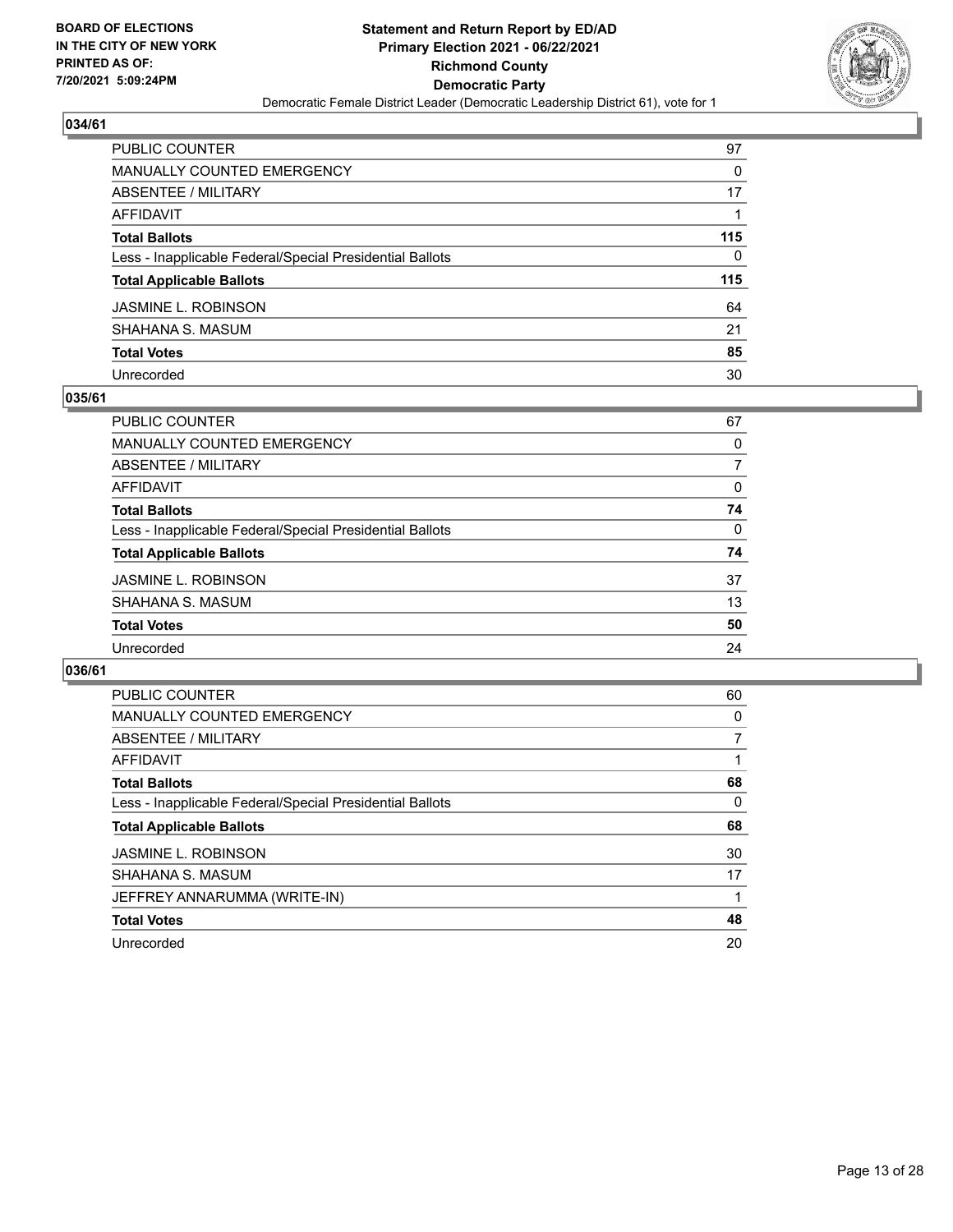

| PUBLIC COUNTER                                           | 172      |
|----------------------------------------------------------|----------|
| <b>MANUALLY COUNTED EMERGENCY</b>                        | 0        |
| <b>ABSENTEE / MILITARY</b>                               | 21       |
| AFFIDAVIT                                                | $\Omega$ |
| <b>Total Ballots</b>                                     | 193      |
| Less - Inapplicable Federal/Special Presidential Ballots | 0        |
| <b>Total Applicable Ballots</b>                          | 193      |
| JASMINE L. ROBINSON                                      | 117      |
| SHAHANA S. MASUM                                         | 39       |
| <b>Total Votes</b>                                       | 156      |
| Unrecorded                                               | 37       |

#### **038/61**

| PUBLIC COUNTER                                           | 165 |
|----------------------------------------------------------|-----|
| <b>MANUALLY COUNTED EMERGENCY</b>                        | 0   |
| ABSENTEE / MILITARY                                      | 25  |
| AFFIDAVIT                                                |     |
| <b>Total Ballots</b>                                     | 191 |
| Less - Inapplicable Federal/Special Presidential Ballots | 0   |
| <b>Total Applicable Ballots</b>                          | 191 |
| <b>JASMINE L. ROBINSON</b>                               | 108 |
| SHAHANA S. MASUM                                         | 43  |
| GENA MIMOZA (WRITE-IN)                                   |     |
| MARY E. GUSTAFSSON (WRITE-IN)                            | 2   |
| UNATTRIBUTABLE WRITE-IN (WRITE-IN)                       | 1   |
| <b>Total Votes</b>                                       | 155 |
| Unrecorded                                               | 36  |

| PUBLIC COUNTER                                           | 169      |
|----------------------------------------------------------|----------|
| MANUALLY COUNTED EMERGENCY                               | $\Omega$ |
| ABSENTEE / MILITARY                                      | 10       |
| AFFIDAVIT                                                |          |
| <b>Total Ballots</b>                                     | 180      |
| Less - Inapplicable Federal/Special Presidential Ballots | 0        |
| <b>Total Applicable Ballots</b>                          | 180      |
| <b>JASMINE L. ROBINSON</b>                               | 115      |
| SHAHANA S. MASUM                                         | 25       |
| <b>Total Votes</b>                                       | 140      |
| Unrecorded                                               | 40       |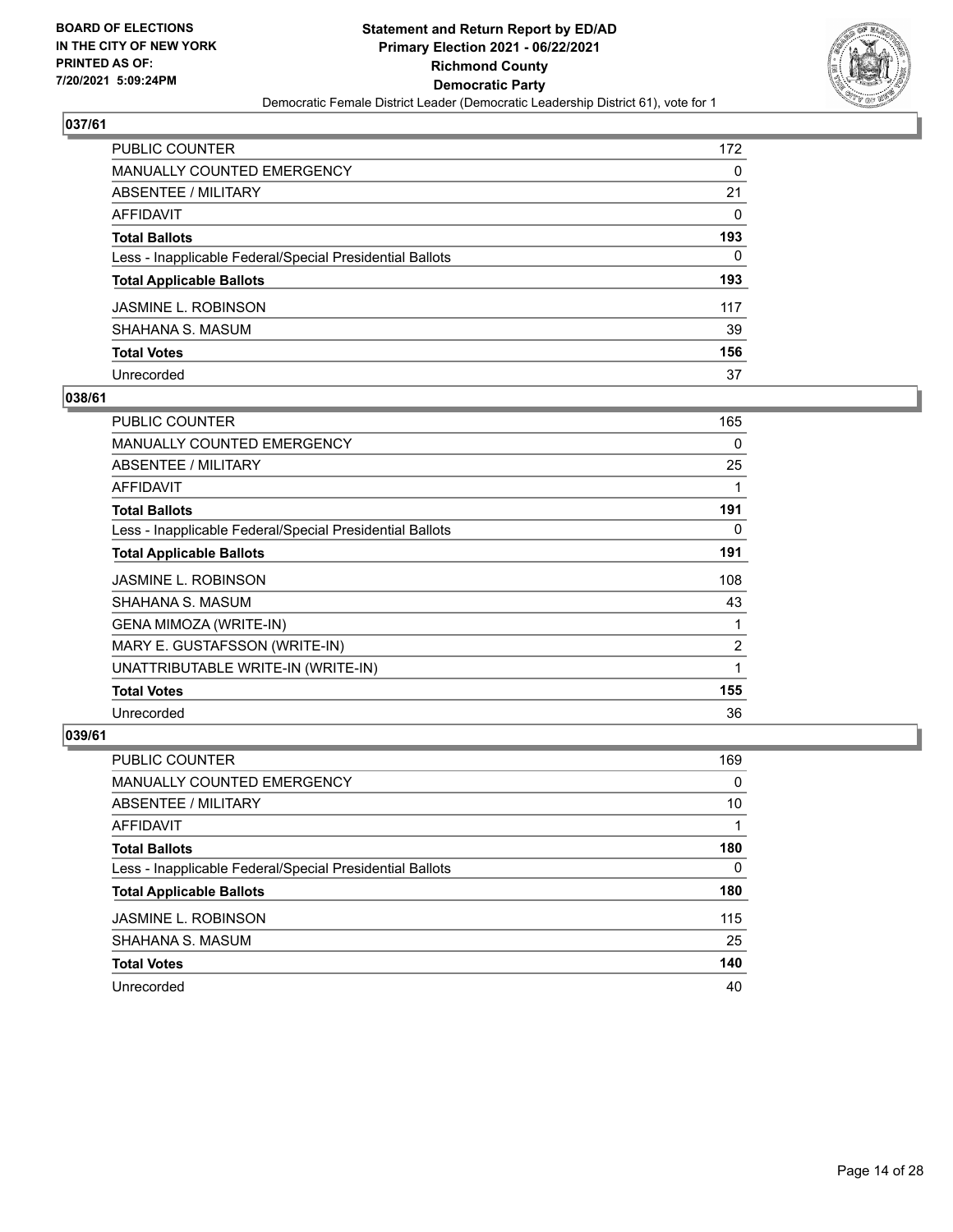

| <b>PUBLIC COUNTER</b>                                    | 148      |
|----------------------------------------------------------|----------|
| <b>MANUALLY COUNTED EMERGENCY</b>                        | 0        |
| ABSENTEE / MILITARY                                      | 23       |
| AFFIDAVIT                                                | 0        |
| <b>Total Ballots</b>                                     | 171      |
| Less - Inapplicable Federal/Special Presidential Ballots | $\Omega$ |
| <b>Total Applicable Ballots</b>                          | 171      |
| <b>JASMINE L. ROBINSON</b>                               | 80       |
| SHAHANA S. MASUM                                         | 40       |
| ERIN HUSSEIN (WRITE-IN)                                  |          |
| RUBY FISHMAN (WRITE-IN)                                  |          |
| <b>Total Votes</b>                                       | 122      |
| Unrecorded                                               | 49       |

## **041/61**

| PUBLIC COUNTER                                           | 93       |
|----------------------------------------------------------|----------|
| MANUALLY COUNTED EMERGENCY                               | $\Omega$ |
| ABSENTEE / MILITARY                                      | 17       |
| <b>AFFIDAVIT</b>                                         | $\Omega$ |
| <b>Total Ballots</b>                                     | 110      |
| Less - Inapplicable Federal/Special Presidential Ballots | $\Omega$ |
| <b>Total Applicable Ballots</b>                          | 110      |
| <b>JASMINE L. ROBINSON</b>                               | 66       |
| SHAHANA S. MASUM                                         | 14       |
| <b>Total Votes</b>                                       | 80       |
| Unrecorded                                               | 30       |

| <b>PUBLIC COUNTER</b>                                    | 176            |
|----------------------------------------------------------|----------------|
| <b>MANUALLY COUNTED EMERGENCY</b>                        | 0              |
| ABSENTEE / MILITARY                                      | 24             |
| AFFIDAVIT                                                | $\overline{2}$ |
| <b>Total Ballots</b>                                     | 202            |
| Less - Inapplicable Federal/Special Presidential Ballots | 0              |
| <b>Total Applicable Ballots</b>                          | 202            |
| <b>JASMINE L. ROBINSON</b>                               | 110            |
| SHAHANA S. MASUM                                         | 40             |
| ROBERT OLINARI (WRITE-IN)                                |                |
| TROY MCGIE (WRITE-IN)                                    |                |
| <b>Total Votes</b>                                       | 152            |
| Unrecorded                                               | 50             |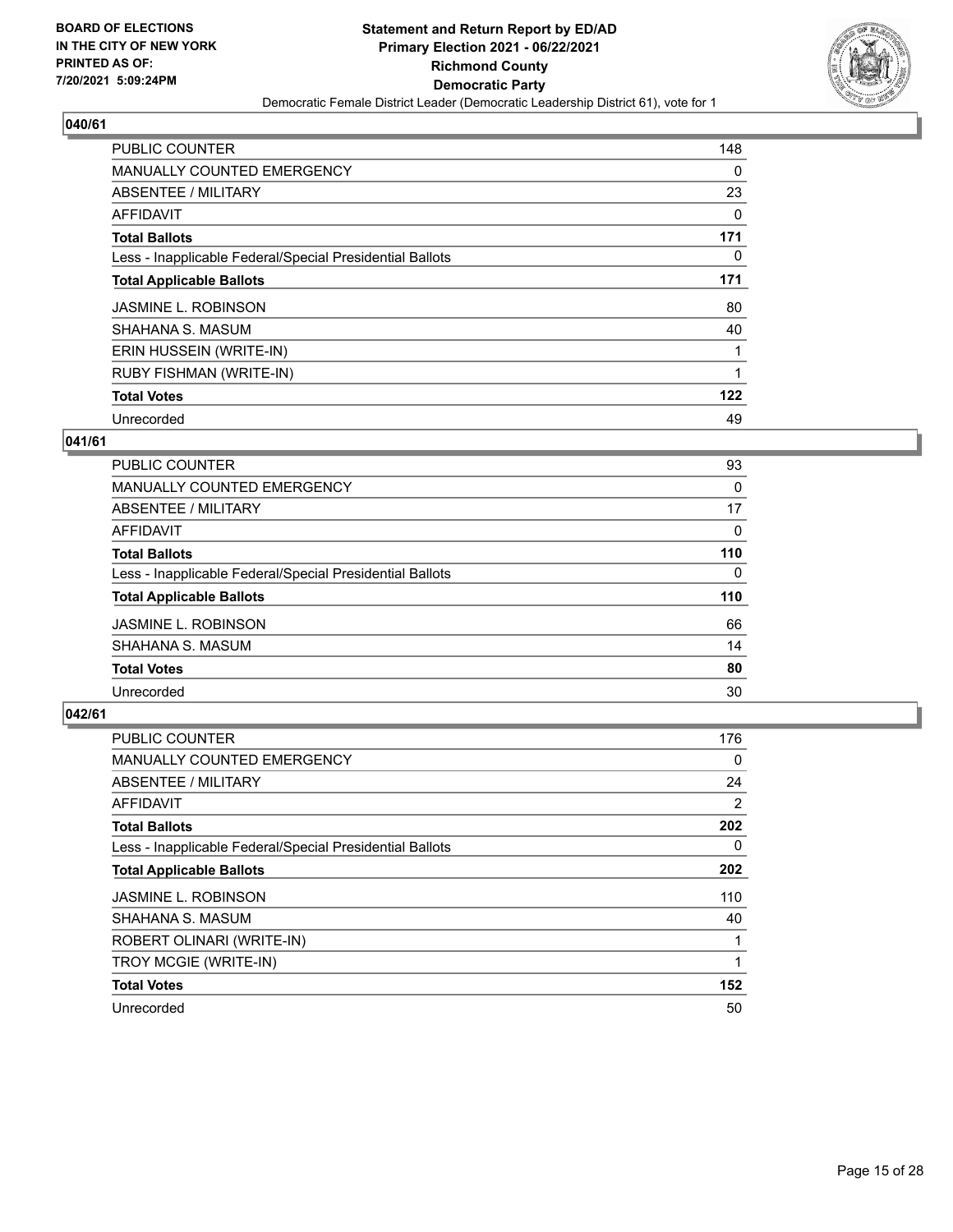

| PUBLIC COUNTER                                           | 104           |
|----------------------------------------------------------|---------------|
| MANUALLY COUNTED EMERGENCY                               | 0             |
| ABSENTEE / MILITARY                                      | 9             |
| AFFIDAVIT                                                | $\mathcal{P}$ |
| Total Ballots                                            | 115           |
| Less - Inapplicable Federal/Special Presidential Ballots | 0             |
| <b>Total Applicable Ballots</b>                          | 115           |
| JASMINE L. ROBINSON                                      | 68            |
| SHAHANA S. MASUM                                         | 27            |
| <b>Total Votes</b>                                       | 95            |
| Unrecorded                                               | 20            |

#### **044/61**

| PUBLIC COUNTER                                           | 88       |
|----------------------------------------------------------|----------|
| <b>MANUALLY COUNTED EMERGENCY</b>                        | 0        |
| ABSENTEE / MILITARY                                      | 24       |
| AFFIDAVIT                                                | 0        |
| <b>Total Ballots</b>                                     | 112      |
| Less - Inapplicable Federal/Special Presidential Ballots | $\Omega$ |
| <b>Total Applicable Ballots</b>                          | 112      |
| <b>JASMINE L. ROBINSON</b>                               | 58       |
| SHAHANA S. MASUM                                         | 25       |
| DEBORAH ROSE (WRITE-IN)                                  |          |
| <b>Total Votes</b>                                       | 84       |
| Unrecorded                                               | 28       |
|                                                          |          |

| <b>PUBLIC COUNTER</b>                                    | 100      |
|----------------------------------------------------------|----------|
| MANUALLY COUNTED EMERGENCY                               | $\Omega$ |
| ABSENTEE / MILITARY                                      | 10       |
| AFFIDAVIT                                                | $\Omega$ |
| <b>Total Ballots</b>                                     | 110      |
| Less - Inapplicable Federal/Special Presidential Ballots | $\Omega$ |
| <b>Total Applicable Ballots</b>                          | 110      |
| <b>JASMINE L. ROBINSON</b>                               | 66       |
| SHAHANA S. MASUM                                         | 18       |
| <b>Total Votes</b>                                       | 84       |
| Unrecorded                                               | 26       |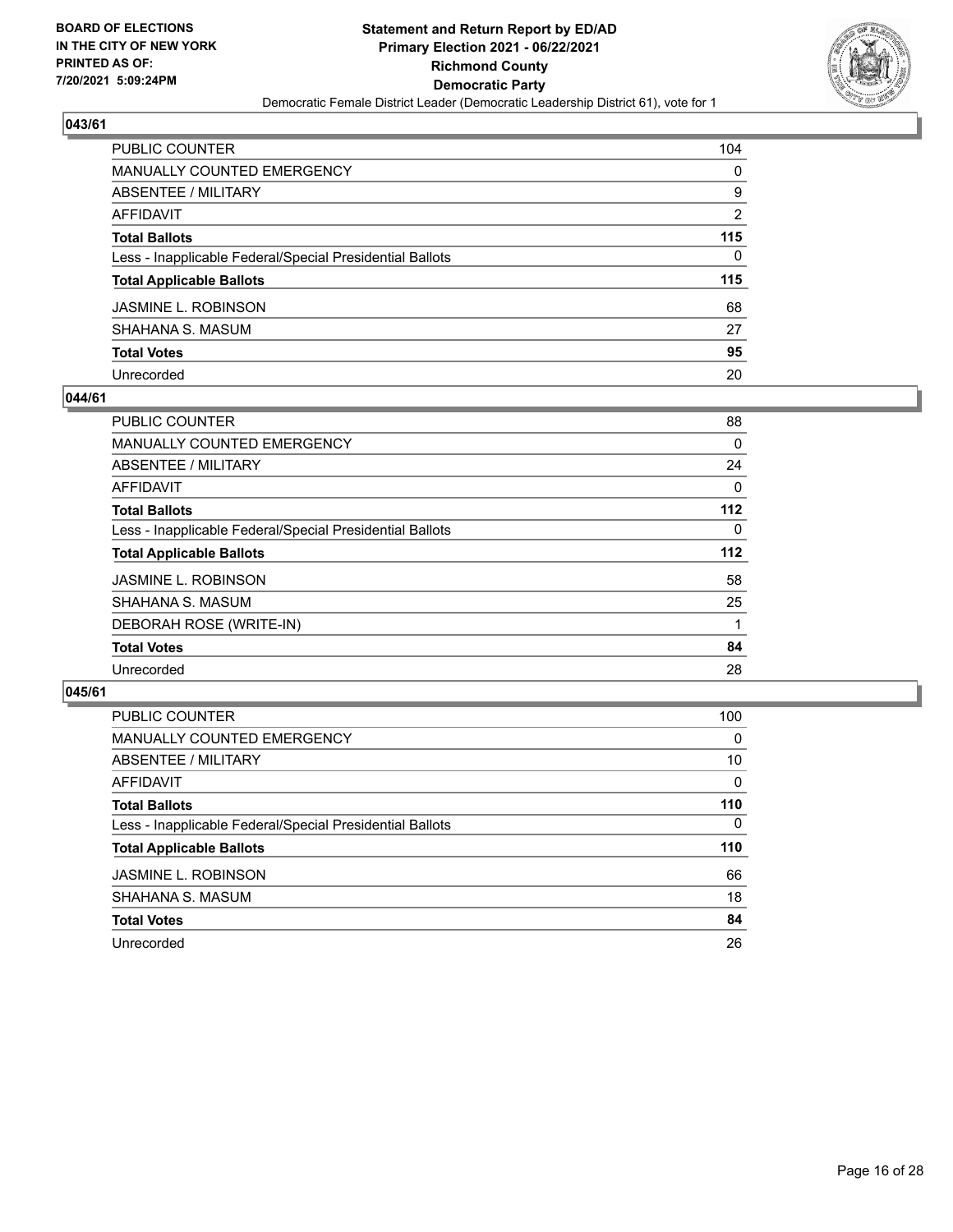

| <b>PUBLIC COUNTER</b>                                    | 103      |
|----------------------------------------------------------|----------|
| MANUALLY COUNTED EMERGENCY                               | $\Omega$ |
| ABSENTEE / MILITARY                                      | 9        |
| AFFIDAVIT                                                | 0        |
| <b>Total Ballots</b>                                     | $112$    |
| Less - Inapplicable Federal/Special Presidential Ballots | $\Omega$ |
| <b>Total Applicable Ballots</b>                          | 112      |
| <b>JASMINE L. ROBINSON</b>                               | 67       |
| SHAHANA S. MASUM                                         | 24       |
| ARIELLE MILEWSKI (WRITE-IN)                              | 2        |
| <b>Total Votes</b>                                       | 93       |
| Unrecorded                                               | 19       |

#### **047/61**

| <b>PUBLIC COUNTER</b>                                    | 103      |
|----------------------------------------------------------|----------|
| MANUALLY COUNTED EMERGENCY                               | $\Omega$ |
| ABSENTEE / MILITARY                                      | 12       |
| <b>AFFIDAVIT</b>                                         | $\Omega$ |
| <b>Total Ballots</b>                                     | 115      |
| Less - Inapplicable Federal/Special Presidential Ballots | $\Omega$ |
| <b>Total Applicable Ballots</b>                          | 115      |
| <b>JASMINE L. ROBINSON</b>                               | 55       |
| SHAHANA S. MASUM                                         | 22       |
| CAROLINE MARTINO (WRITE-IN)                              |          |
| <b>Total Votes</b>                                       | 78       |
| Unrecorded                                               | 37       |

| PUBLIC COUNTER                                           | 89       |
|----------------------------------------------------------|----------|
| <b>MANUALLY COUNTED EMERGENCY</b>                        | $\Omega$ |
| ABSENTEE / MILITARY                                      | 6        |
| AFFIDAVIT                                                | $\Omega$ |
| <b>Total Ballots</b>                                     | 95       |
| Less - Inapplicable Federal/Special Presidential Ballots | 0        |
| <b>Total Applicable Ballots</b>                          | 95       |
| <b>JASMINE L. ROBINSON</b>                               | 43       |
| SHAHANA S. MASUM                                         | 22       |
| <b>Total Votes</b>                                       | 65       |
| Unrecorded                                               | 30       |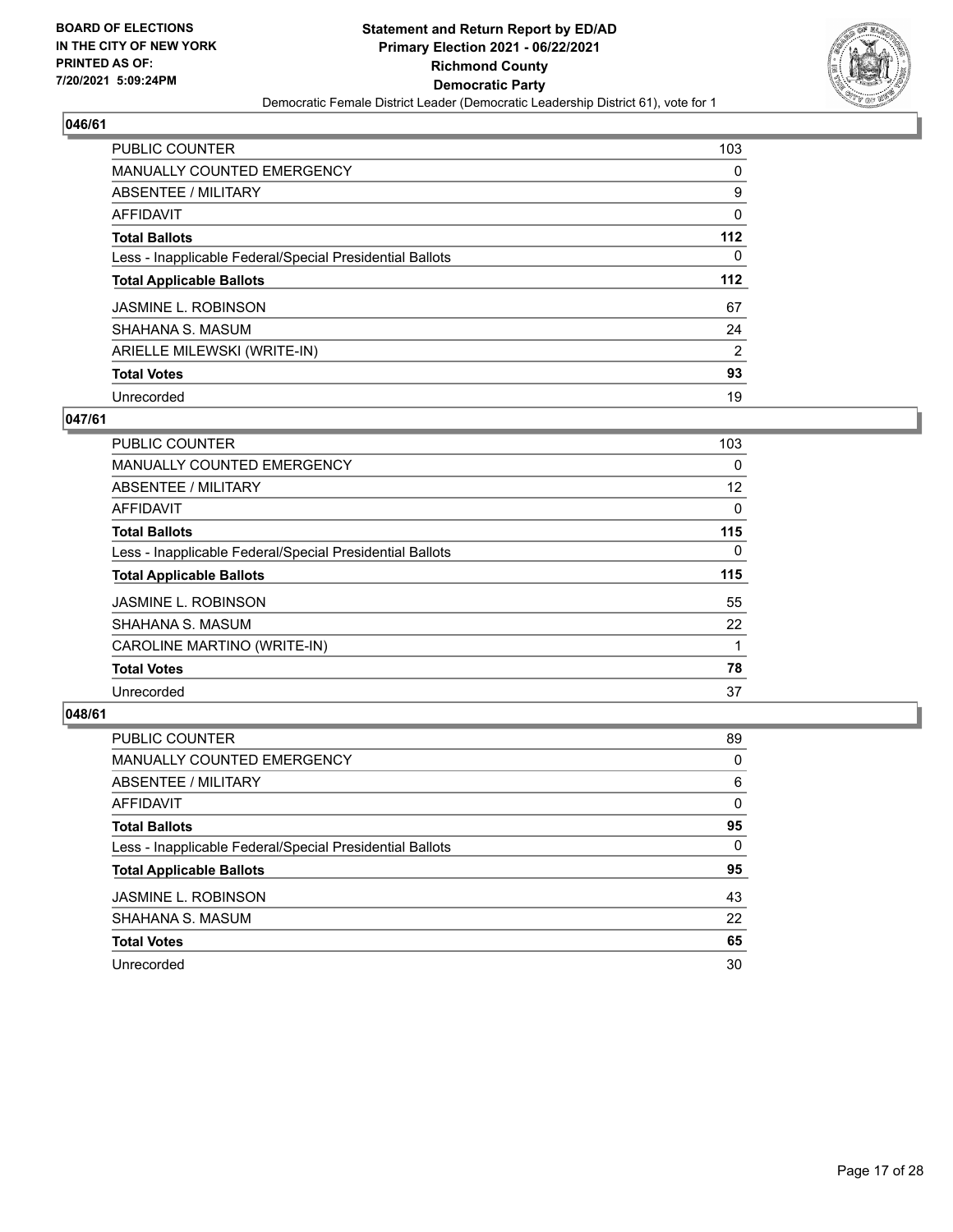

| PUBLIC COUNTER                                           | 116 |
|----------------------------------------------------------|-----|
| <b>MANUALLY COUNTED EMERGENCY</b>                        | 0   |
| ABSENTEE / MILITARY                                      | 8   |
| AFFIDAVIT                                                | 0   |
| <b>Total Ballots</b>                                     | 124 |
| Less - Inapplicable Federal/Special Presidential Ballots | 0   |
| <b>Total Applicable Ballots</b>                          | 124 |
| JASMINE L. ROBINSON                                      | 84  |
| SHAHANA S. MASUM                                         | 15  |
| <b>Total Votes</b>                                       | 99  |
| Unrecorded                                               | 25  |

#### **050/61**

| <b>PUBLIC COUNTER</b>                                    | 108      |
|----------------------------------------------------------|----------|
| <b>MANUALLY COUNTED EMERGENCY</b>                        | 0        |
| ABSENTEE / MILITARY                                      | 8        |
| AFFIDAVIT                                                | 0        |
| <b>Total Ballots</b>                                     | 116      |
| Less - Inapplicable Federal/Special Presidential Ballots | $\Omega$ |
| <b>Total Applicable Ballots</b>                          | 116      |
| <b>JASMINE L. ROBINSON</b>                               | 73       |
| SHAHANA S. MASUM                                         | 29       |
| <b>Total Votes</b>                                       | 102      |
| Unrecorded                                               | 14       |

| <b>PUBLIC COUNTER</b>                                    | 183      |
|----------------------------------------------------------|----------|
| <b>MANUALLY COUNTED EMERGENCY</b>                        | 0        |
| ABSENTEE / MILITARY                                      | 23       |
| AFFIDAVIT                                                | $\Omega$ |
| <b>Total Ballots</b>                                     | 206      |
| Less - Inapplicable Federal/Special Presidential Ballots | 0        |
| <b>Total Applicable Ballots</b>                          | 206      |
| <b>JASMINE L. ROBINSON</b>                               | 135      |
| SHAHANA S. MASUM                                         | 43       |
| HELENA MCCORMICK (WRITE-IN)                              |          |
| <b>Total Votes</b>                                       | 179      |
| Unrecorded                                               | 27       |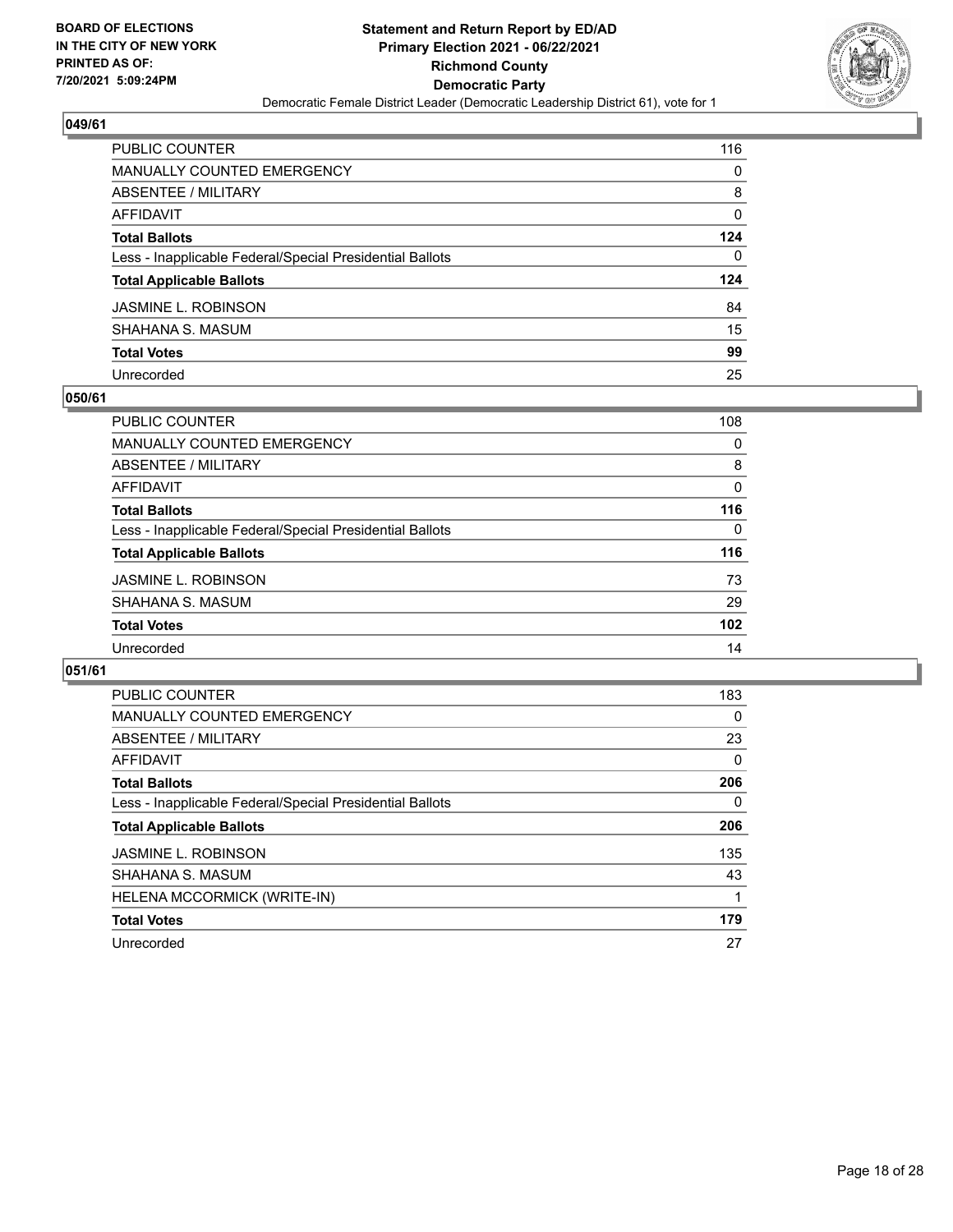

| PUBLIC COUNTER                                           | 111      |
|----------------------------------------------------------|----------|
| <b>MANUALLY COUNTED EMERGENCY</b>                        | $\Omega$ |
| <b>ABSENTEE / MILITARY</b>                               | 27       |
| AFFIDAVIT                                                | $\Omega$ |
| <b>Total Ballots</b>                                     | 138      |
| Less - Inapplicable Federal/Special Presidential Ballots | 0        |
| <b>Total Applicable Ballots</b>                          | 138      |
| JASMINE L. ROBINSON                                      | 82       |
| SHAHANA S. MASUM                                         | 29       |
| <b>Total Votes</b>                                       | 111      |
| Unrecorded                                               | 27       |

#### **053/61**

| <b>PUBLIC COUNTER</b>                                    | 187 |
|----------------------------------------------------------|-----|
| MANUALLY COUNTED EMERGENCY                               | 0   |
| <b>ABSENTEE / MILITARY</b>                               | 14  |
| AFFIDAVIT                                                | 2   |
| <b>Total Ballots</b>                                     | 203 |
| Less - Inapplicable Federal/Special Presidential Ballots | 0   |
| <b>Total Applicable Ballots</b>                          | 203 |
| <b>JASMINE L. ROBINSON</b>                               | 125 |
| SHAHANA S. MASUM                                         | 36  |
| <b>Total Votes</b>                                       | 161 |
| Unrecorded                                               | 42  |

| <b>PUBLIC COUNTER</b>                                    | 77  |
|----------------------------------------------------------|-----|
| <b>MANUALLY COUNTED EMERGENCY</b>                        | 0   |
| ABSENTEE / MILITARY                                      | 53  |
| <b>AFFIDAVIT</b>                                         | 0   |
| <b>Total Ballots</b>                                     | 130 |
| Less - Inapplicable Federal/Special Presidential Ballots | 0   |
| <b>Total Applicable Ballots</b>                          | 130 |
| <b>JASMINE L. ROBINSON</b>                               | 80  |
| SHAHANA S. MASUM                                         | 31  |
| BARBARA SANCHEZ (WRITE-IN)                               |     |
| UNATTRIBUTABLE WRITE-IN (WRITE-IN)                       |     |
| <b>Total Votes</b>                                       | 113 |
| Unrecorded                                               | 17  |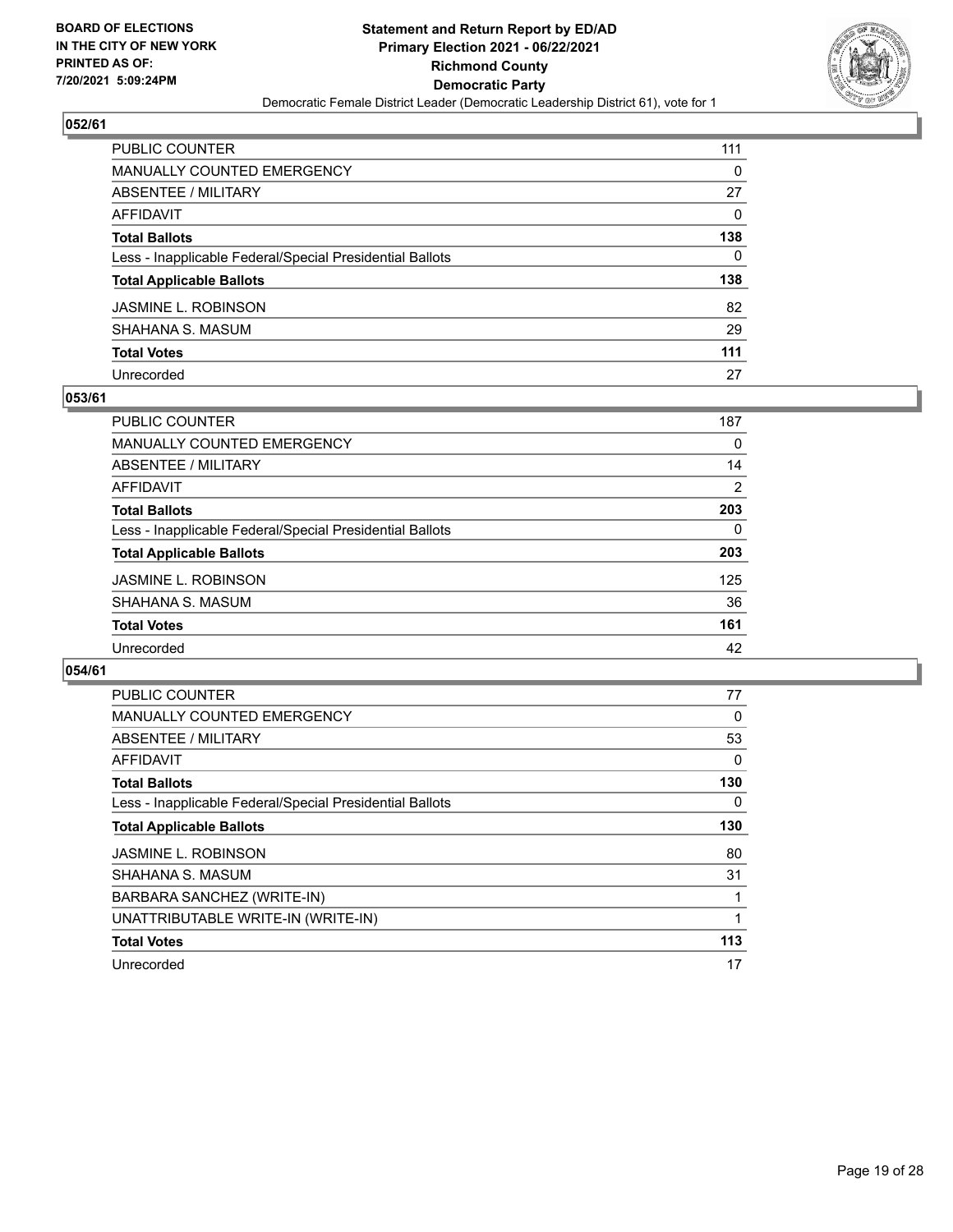

| <b>PUBLIC COUNTER</b>                                    | 150 |
|----------------------------------------------------------|-----|
| <b>MANUALLY COUNTED EMERGENCY</b>                        | 0   |
| ABSENTEE / MILITARY                                      | 16  |
| AFFIDAVIT                                                | 3   |
| <b>Total Ballots</b>                                     | 169 |
| Less - Inapplicable Federal/Special Presidential Ballots | 0   |
| <b>Total Applicable Ballots</b>                          | 169 |
| <b>JASMINE L. ROBINSON</b>                               | 117 |
| SHAHANA S. MASUM                                         | 31  |
| NICOLE MALLIOTAKIS (WRITE-IN)                            |     |
| <b>Total Votes</b>                                       | 149 |
| Unrecorded                                               | 20  |

#### **056/61**

| <b>PUBLIC COUNTER</b>                                    | 151            |
|----------------------------------------------------------|----------------|
| MANUALLY COUNTED EMERGENCY                               | 0              |
| ABSENTEE / MILITARY                                      | 15             |
| AFFIDAVIT                                                | $\Omega$       |
| <b>Total Ballots</b>                                     | 166            |
| Less - Inapplicable Federal/Special Presidential Ballots | $\Omega$       |
| <b>Total Applicable Ballots</b>                          | 166            |
| <b>JASMINE L. ROBINSON</b>                               | 116            |
| SHAHANA S. MASUM                                         | 27             |
| ABIOLA AGBOOLA (WRITE-IN)                                | $\overline{2}$ |
| <b>Total Votes</b>                                       | 145            |
| Unrecorded                                               | 21             |

| <b>PUBLIC COUNTER</b>                                    | 149      |
|----------------------------------------------------------|----------|
| <b>MANUALLY COUNTED EMERGENCY</b>                        | $\Omega$ |
| ABSENTEE / MILITARY                                      | 33       |
| <b>AFFIDAVIT</b>                                         | $\Omega$ |
| <b>Total Ballots</b>                                     | 182      |
| Less - Inapplicable Federal/Special Presidential Ballots | $\Omega$ |
| <b>Total Applicable Ballots</b>                          | 182      |
| <b>JASMINE L. ROBINSON</b>                               | 113      |
| SHAHANA S. MASUM                                         | 39       |
| WILLIAM GRAY (WRITE-IN)                                  |          |
| <b>Total Votes</b>                                       | 153      |
| Unrecorded                                               | 29       |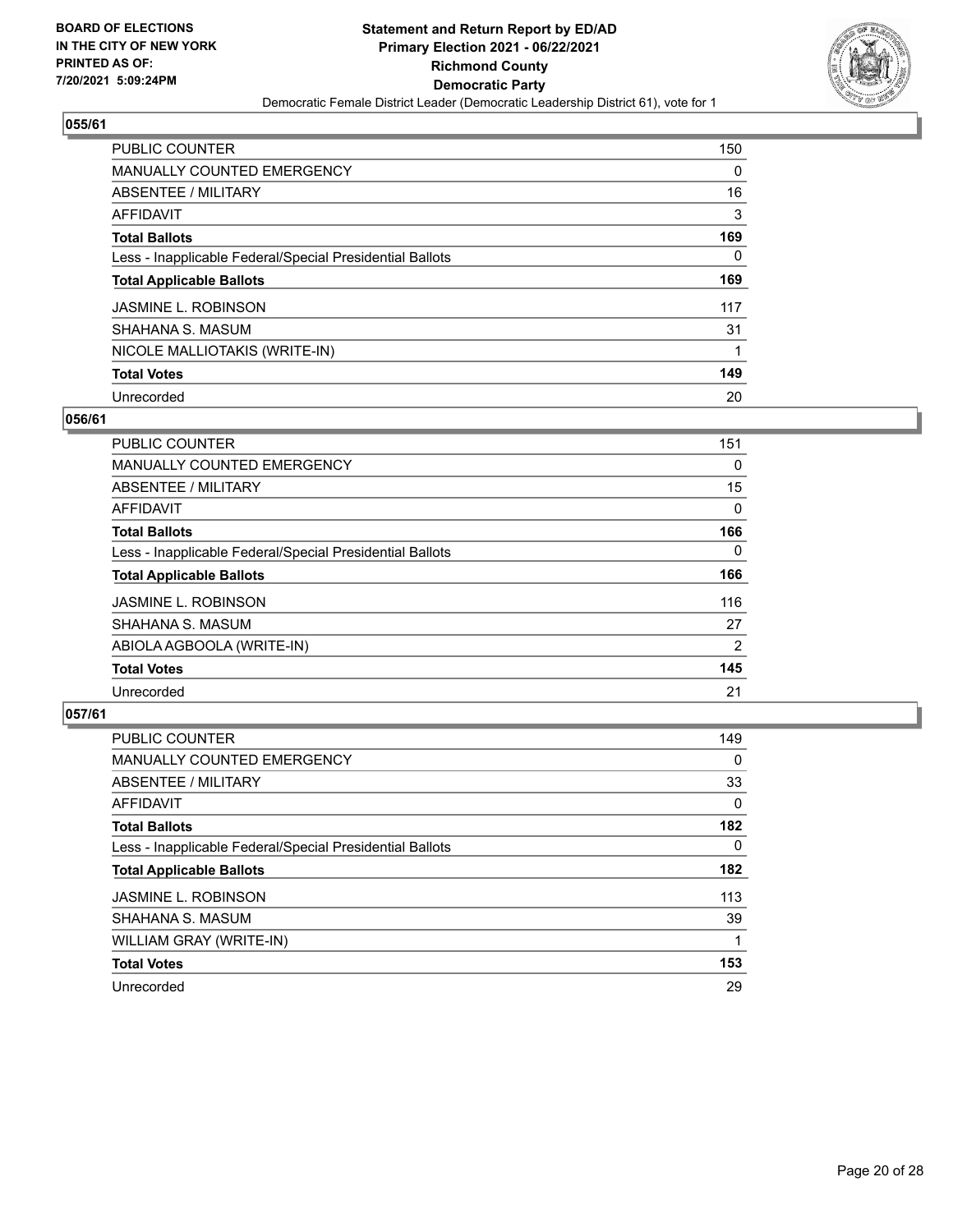

| PUBLIC COUNTER                                           | 176               |
|----------------------------------------------------------|-------------------|
| <b>MANUALLY COUNTED EMERGENCY</b>                        | 0                 |
| ABSENTEE / MILITARY                                      | $12 \overline{ }$ |
| <b>AFFIDAVIT</b>                                         | 0                 |
| <b>Total Ballots</b>                                     | 188               |
| Less - Inapplicable Federal/Special Presidential Ballots | 0                 |
| <b>Total Applicable Ballots</b>                          | 188               |
| JASMINE L. ROBINSON                                      | 103               |
| SHAHANA S. MASUM                                         | 53                |
| <b>Total Votes</b>                                       | 156               |
| Unrecorded                                               | 32                |

#### **059/61**

| <b>PUBLIC COUNTER</b>                                    | 135      |
|----------------------------------------------------------|----------|
| MANUALLY COUNTED EMERGENCY                               | 0        |
| ABSENTEE / MILITARY                                      | 28       |
| AFFIDAVIT                                                |          |
| <b>Total Ballots</b>                                     | 164      |
| Less - Inapplicable Federal/Special Presidential Ballots | $\Omega$ |
| <b>Total Applicable Ballots</b>                          | 164      |
| <b>JASMINE L. ROBINSON</b>                               | 121      |
| SHAHANA S. MASUM                                         | 29       |
| KAMELYN ROSE (WRITE-IN)                                  |          |
| <b>Total Votes</b>                                       | 151      |
| Unrecorded                                               | 13       |

| <b>PUBLIC COUNTER</b>                                    | 115      |
|----------------------------------------------------------|----------|
| MANUALLY COUNTED EMERGENCY                               | $\Omega$ |
| ABSENTEE / MILITARY                                      | 16       |
| AFFIDAVIT                                                | $\Omega$ |
| <b>Total Ballots</b>                                     | 131      |
| Less - Inapplicable Federal/Special Presidential Ballots | $\Omega$ |
| <b>Total Applicable Ballots</b>                          | 131      |
| <b>JASMINE L. ROBINSON</b>                               | 83       |
| SHAHANA S. MASUM                                         | 28       |
| <b>Total Votes</b>                                       | 111      |
| Unrecorded                                               | 20       |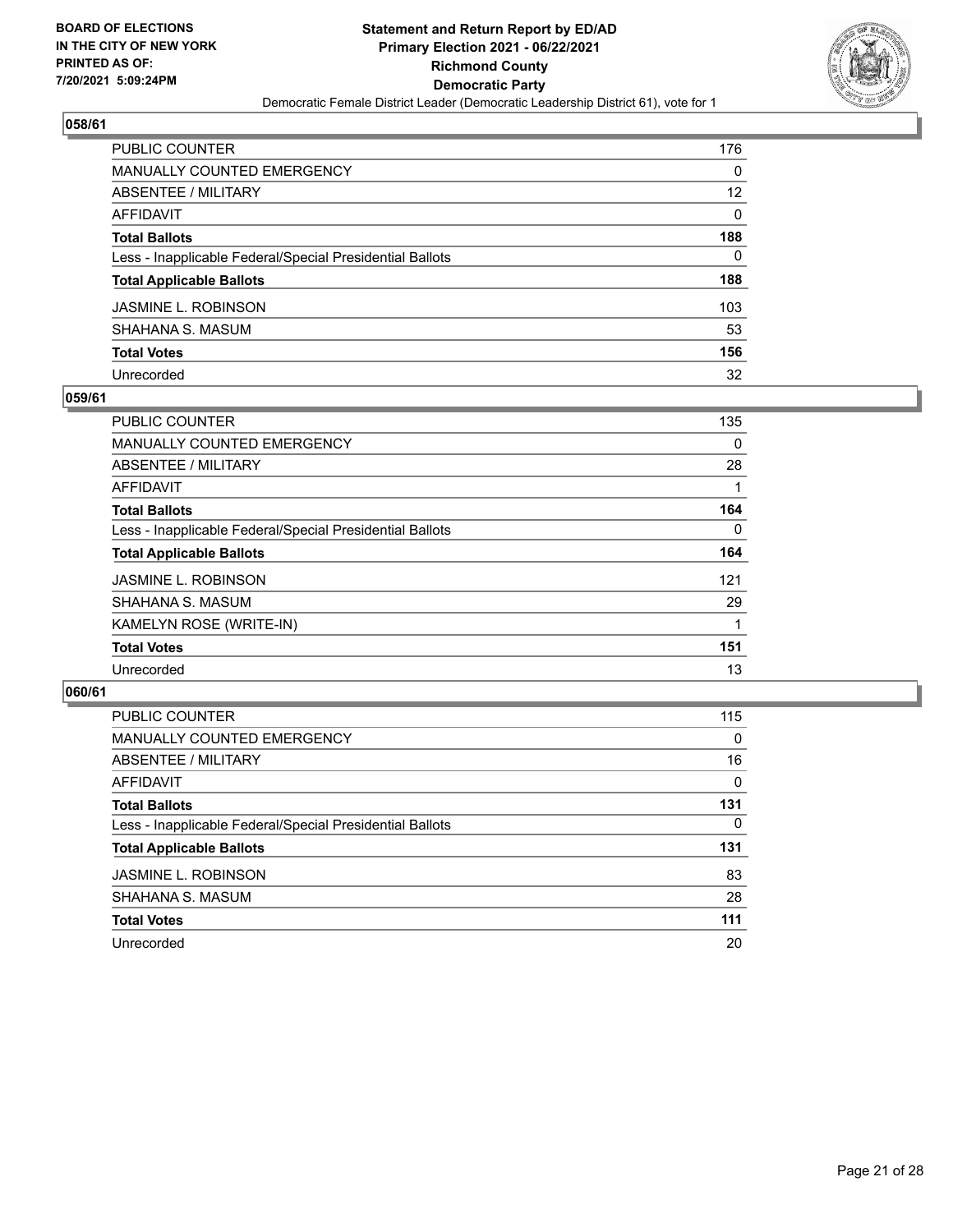

| <b>PUBLIC COUNTER</b>                                    | 204 |
|----------------------------------------------------------|-----|
| <b>MANUALLY COUNTED EMERGENCY</b>                        | 0   |
| ABSENTEE / MILITARY                                      | 10  |
| AFFIDAVIT                                                | 0   |
| <b>Total Ballots</b>                                     | 214 |
| Less - Inapplicable Federal/Special Presidential Ballots | 0   |
| <b>Total Applicable Ballots</b>                          | 214 |
| <b>JASMINE L. ROBINSON</b>                               | 126 |
| SHAHANA S. MASUM                                         | 57  |
| UNATTRIBUTABLE WRITE-IN (WRITE-IN)                       |     |
| <b>Total Votes</b>                                       | 184 |
| Unrecorded                                               | 30  |

#### **062/61**

| <b>PUBLIC COUNTER</b>                                    | 76       |
|----------------------------------------------------------|----------|
| <b>MANUALLY COUNTED EMERGENCY</b>                        | $\Omega$ |
| ABSENTEE / MILITARY                                      | 18       |
| AFFIDAVIT                                                | 0        |
| <b>Total Ballots</b>                                     | 94       |
| Less - Inapplicable Federal/Special Presidential Ballots | $\Omega$ |
| <b>Total Applicable Ballots</b>                          | 94       |
| <b>JASMINE L. ROBINSON</b>                               | 57       |
| SHAHANA S. MASUM                                         | 16       |
| <b>Total Votes</b>                                       | 73       |
| Unrecorded                                               | 21       |

| <b>PUBLIC COUNTER</b>                                    | 29       |
|----------------------------------------------------------|----------|
| MANUALLY COUNTED EMERGENCY                               | $\Omega$ |
| ABSENTEE / MILITARY                                      | 9        |
| AFFIDAVIT                                                | $\Omega$ |
| <b>Total Ballots</b>                                     | 38       |
| Less - Inapplicable Federal/Special Presidential Ballots | $\Omega$ |
| <b>Total Applicable Ballots</b>                          | 38       |
| <b>JASMINE L. ROBINSON</b>                               | 22       |
| SHAHANA S. MASUM                                         | 12       |
| <b>Total Votes</b>                                       | 34       |
| Unrecorded                                               | 4        |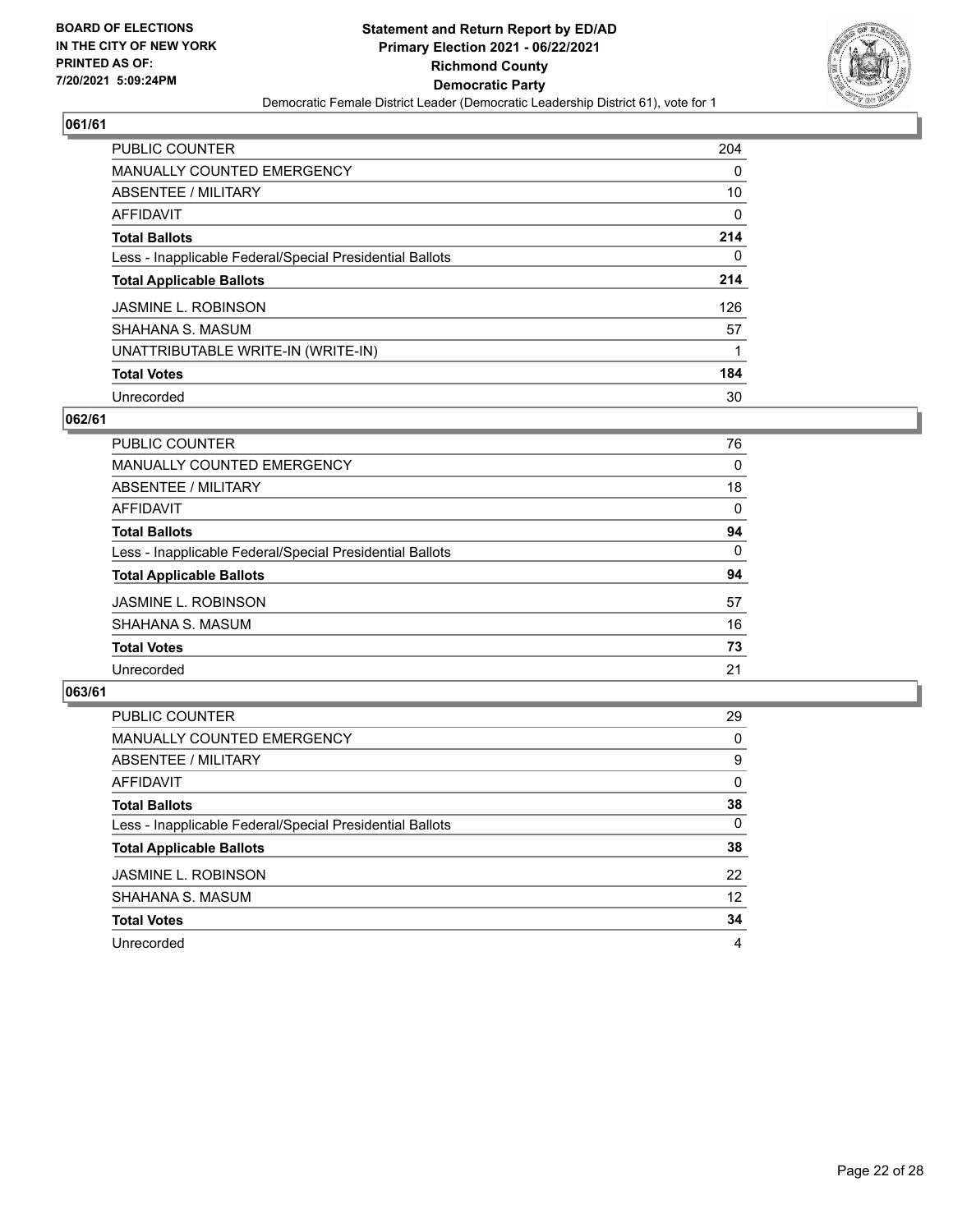

| PUBLIC COUNTER                                           | 60 |
|----------------------------------------------------------|----|
| <b>MANUALLY COUNTED EMERGENCY</b>                        | 0  |
| ABSENTEE / MILITARY                                      | 14 |
| AFFIDAVIT                                                | 0  |
| <b>Total Ballots</b>                                     | 74 |
| Less - Inapplicable Federal/Special Presidential Ballots | 0  |
| <b>Total Applicable Ballots</b>                          | 74 |
| JASMINE L. ROBINSON                                      | 55 |
| SHAHANA S. MASUM                                         | 11 |
| <b>Total Votes</b>                                       | 66 |
| Unrecorded                                               | 8  |

#### **065/61**

| <b>PUBLIC COUNTER</b>                                    | 212      |
|----------------------------------------------------------|----------|
| <b>MANUALLY COUNTED EMERGENCY</b>                        | $\Omega$ |
| ABSENTEE / MILITARY                                      | 24       |
| AFFIDAVIT                                                | 0        |
| <b>Total Ballots</b>                                     | 236      |
| Less - Inapplicable Federal/Special Presidential Ballots | $\Omega$ |
| <b>Total Applicable Ballots</b>                          | 236      |
| <b>JASMINE L. ROBINSON</b>                               | 159      |
| SHAHANA S. MASUM                                         | 52       |
| ZEPHYR TEACHOUT (WRITE-IN)                               |          |
| <b>Total Votes</b>                                       | 212      |
| Unrecorded                                               | 24       |

| PUBLIC COUNTER                                           | 149      |
|----------------------------------------------------------|----------|
| <b>MANUALLY COUNTED EMERGENCY</b>                        | 0        |
| ABSENTEE / MILITARY                                      | 22       |
| <b>AFFIDAVIT</b>                                         | $\Omega$ |
| <b>Total Ballots</b>                                     | 171      |
| Less - Inapplicable Federal/Special Presidential Ballots | $\Omega$ |
| <b>Total Applicable Ballots</b>                          | 171      |
| <b>JASMINE L. ROBINSON</b>                               | 102      |
| SHAHANA S. MASUM                                         | 28       |
| GENA MIMOZA (WRITE-IN)                                   |          |
| <b>Total Votes</b>                                       | 131      |
| Unrecorded                                               | 40       |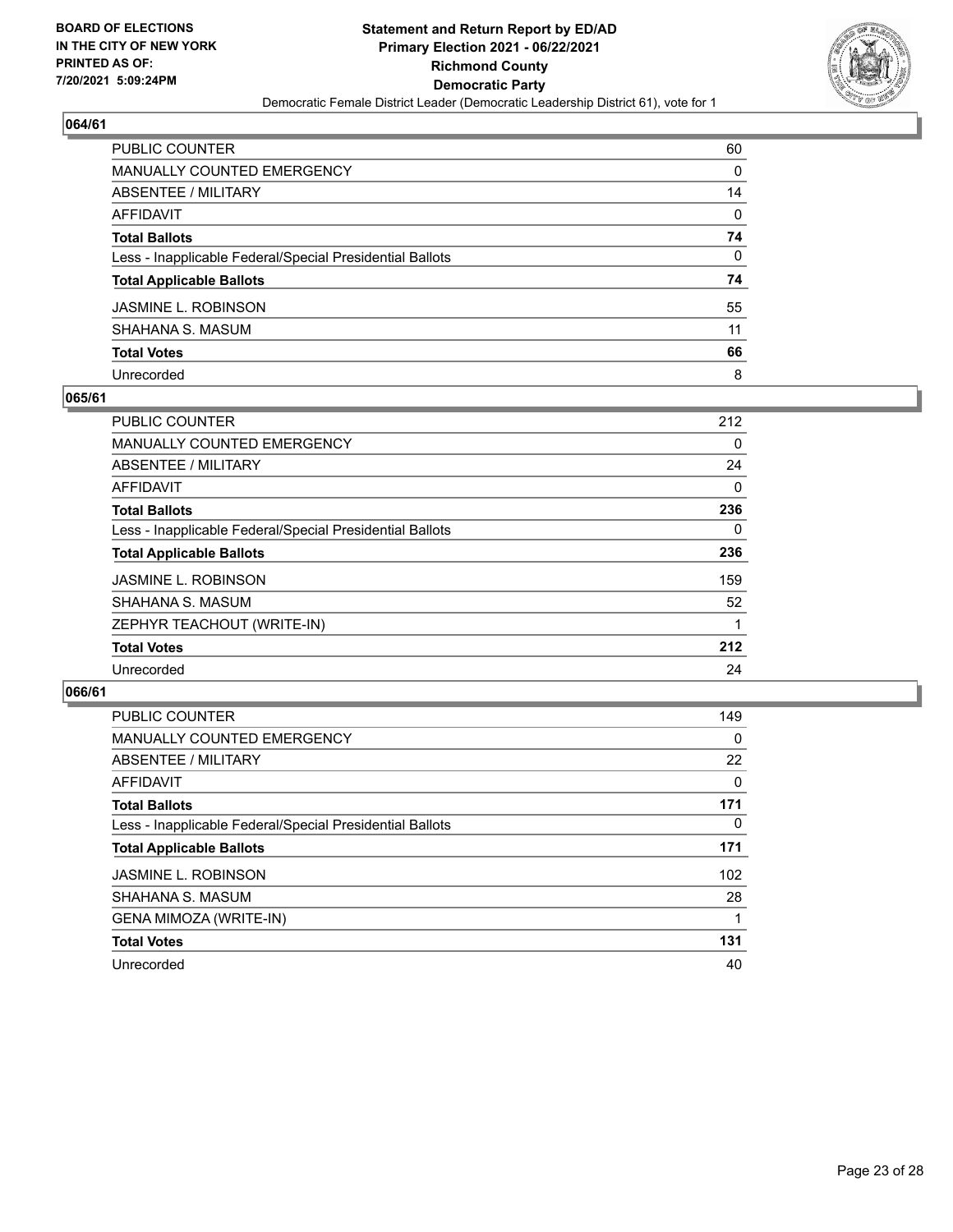

| PUBLIC COUNTER                                           | 134           |
|----------------------------------------------------------|---------------|
| MANUALLY COUNTED EMERGENCY                               | 0             |
| <b>ABSENTEE / MILITARY</b>                               | 26            |
| <b>AFFIDAVIT</b>                                         | $\mathcal{P}$ |
| <b>Total Ballots</b>                                     | 162           |
| Less - Inapplicable Federal/Special Presidential Ballots | 0             |
| <b>Total Applicable Ballots</b>                          | 162           |
| JASMINE L. ROBINSON                                      | 116           |
| SHAHANA S. MASUM                                         | 26            |
| <b>Total Votes</b>                                       | 142           |
| Unrecorded                                               | 20            |

## **068/61**

| PUBLIC COUNTER                                           | 135 |
|----------------------------------------------------------|-----|
| <b>MANUALLY COUNTED EMERGENCY</b>                        | 0   |
| ABSENTEE / MILITARY                                      | 14  |
| AFFIDAVIT                                                |     |
| <b>Total Ballots</b>                                     | 150 |
| Less - Inapplicable Federal/Special Presidential Ballots | 0   |
| <b>Total Applicable Ballots</b>                          | 150 |
| <b>JASMINE L. ROBINSON</b>                               | 104 |
| SHAHANA S. MASUM                                         | 26  |
| LEAH LEE (WRITE-IN)                                      |     |
| MADELINE A. PALADINO (WRITE-IN)                          | 1   |
| UNATTRIBUTABLE WRITE-IN (WRITE-IN)                       |     |
| <b>Total Votes</b>                                       | 133 |
| Unrecorded                                               | 17  |

| PUBLIC COUNTER                                           | 137      |
|----------------------------------------------------------|----------|
| <b>MANUALLY COUNTED EMERGENCY</b>                        | 0        |
| ABSENTEE / MILITARY                                      | 15       |
| AFFIDAVIT                                                | 0        |
| <b>Total Ballots</b>                                     | 152      |
| Less - Inapplicable Federal/Special Presidential Ballots | $\Omega$ |
| <b>Total Applicable Ballots</b>                          | 152      |
| <b>JASMINE L. ROBINSON</b>                               | 90       |
| SHAHANA S. MASUM                                         | 33       |
| LORRAINE HONOR (WRITE-IN)                                | 1        |
| UNATTRIBUTABLE WRITE-IN (WRITE-IN)                       |          |
| <b>Total Votes</b>                                       | 125      |
| Unrecorded                                               | 27       |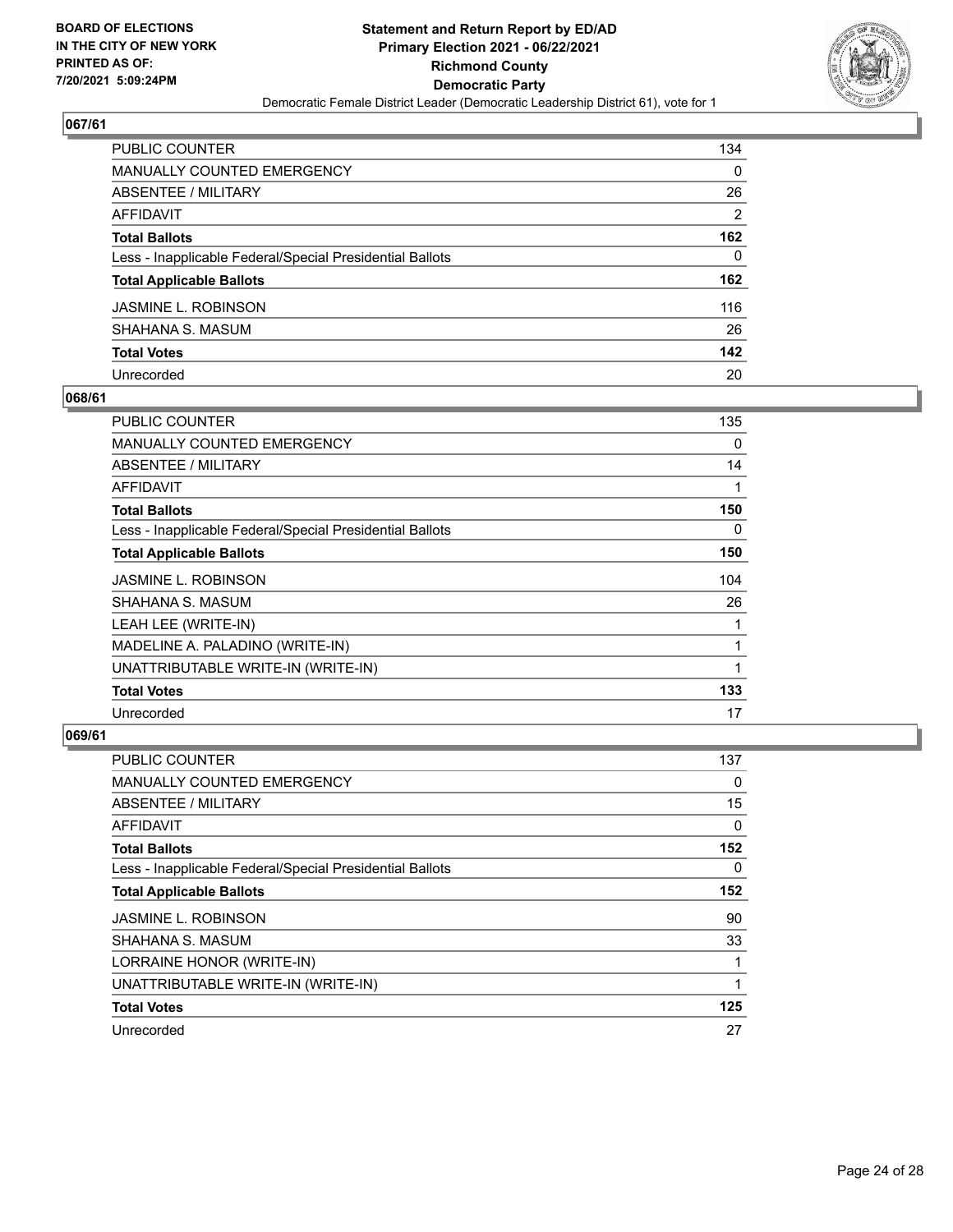

| PUBLIC COUNTER                                           | 106      |
|----------------------------------------------------------|----------|
| <b>MANUALLY COUNTED EMERGENCY</b>                        | 0        |
| ABSENTEE / MILITARY                                      | 7        |
| AFFIDAVIT                                                |          |
| <b>Total Ballots</b>                                     | 114      |
| Less - Inapplicable Federal/Special Presidential Ballots | $\Omega$ |
| <b>Total Applicable Ballots</b>                          | 114      |
| <b>JASMINE L. ROBINSON</b>                               | 76       |
| SHAHANA S. MASUM                                         | 24       |
| UNATTRIBUTABLE WRITE-IN (WRITE-IN)                       |          |
| <b>Total Votes</b>                                       | 101      |
| Unrecorded                                               | 13       |

#### **071/61**

| <b>PUBLIC COUNTER</b>                                    | 111 |
|----------------------------------------------------------|-----|
| MANUALLY COUNTED EMERGENCY                               | 0   |
| ABSENTEE / MILITARY                                      | 26  |
| AFFIDAVIT                                                | 0   |
| <b>Total Ballots</b>                                     | 137 |
| Less - Inapplicable Federal/Special Presidential Ballots | 0   |
| <b>Total Applicable Ballots</b>                          | 137 |
| <b>JASMINE L. ROBINSON</b>                               | 59  |
| SHAHANA S. MASUM                                         | 34  |
| LINDA SORNNTINO (WRITE-IN)                               |     |
| MALLORY RHODES (WRITE-IN)                                | 1   |
| <b>Total Votes</b>                                       | 95  |
| Unrecorded                                               | 42  |

| PUBLIC COUNTER                                           | 105      |
|----------------------------------------------------------|----------|
| MANUALLY COUNTED EMERGENCY                               | $\Omega$ |
| ABSENTEE / MILITARY                                      | 22       |
| AFFIDAVIT                                                | $\Omega$ |
| <b>Total Ballots</b>                                     | 127      |
| Less - Inapplicable Federal/Special Presidential Ballots | 0        |
| <b>Total Applicable Ballots</b>                          | 127      |
| <b>JASMINE L. ROBINSON</b>                               | 73       |
| SHAHANA S. MASUM                                         | 32       |
| <b>Total Votes</b>                                       | 105      |
| Unrecorded                                               | 22       |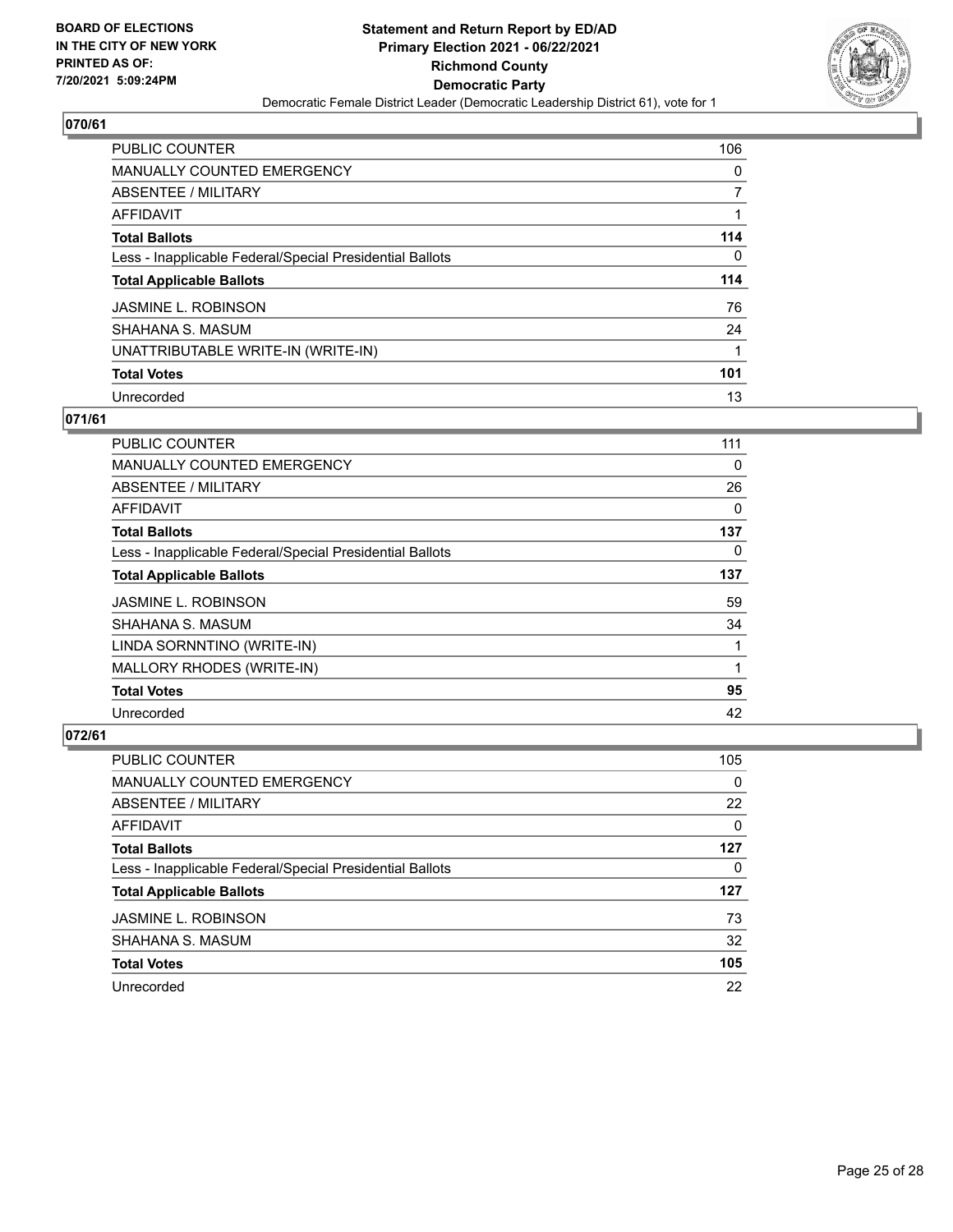

| <b>PUBLIC COUNTER</b>                                    | 186 |
|----------------------------------------------------------|-----|
| <b>MANUALLY COUNTED EMERGENCY</b>                        | 0   |
| ABSENTEE / MILITARY                                      | 16  |
| AFFIDAVIT                                                | 0   |
| <b>Total Ballots</b>                                     | 202 |
| Less - Inapplicable Federal/Special Presidential Ballots | 0   |
| <b>Total Applicable Ballots</b>                          | 202 |
| <b>JASMINE L. ROBINSON</b>                               | 133 |
| SHAHANA S. MASUM                                         | 38  |
| MEI LAV (WRITE-IN)                                       |     |
| <b>Total Votes</b>                                       | 172 |
| Unrecorded                                               | 30  |

#### **074/61**

| <b>PUBLIC COUNTER</b>                                    | 101      |
|----------------------------------------------------------|----------|
| <b>MANUALLY COUNTED EMERGENCY</b>                        | 0        |
| ABSENTEE / MILITARY                                      | 3        |
| <b>AFFIDAVIT</b>                                         |          |
| <b>Total Ballots</b>                                     | 105      |
| Less - Inapplicable Federal/Special Presidential Ballots | $\Omega$ |
| <b>Total Applicable Ballots</b>                          | 105      |
| <b>JASMINE L. ROBINSON</b>                               | 71       |
| SHAHANA S. MASUM                                         | 21       |
| <b>Total Votes</b>                                       | 92       |
| Unrecorded                                               | 13       |

| <b>PUBLIC COUNTER</b>                                    | 121      |
|----------------------------------------------------------|----------|
| MANUALLY COUNTED EMERGENCY                               | $\Omega$ |
| ABSENTEE / MILITARY                                      | 16       |
| AFFIDAVIT                                                | 2        |
| <b>Total Ballots</b>                                     | 139      |
| Less - Inapplicable Federal/Special Presidential Ballots | $\Omega$ |
| <b>Total Applicable Ballots</b>                          | 139      |
| <b>JASMINE L. ROBINSON</b>                               | 84       |
| SHAHANA S. MASUM                                         | 31       |
| AIKO CARLETTI (WRITE-IN)                                 |          |
| <b>Total Votes</b>                                       | 116      |
| Unrecorded                                               | 23       |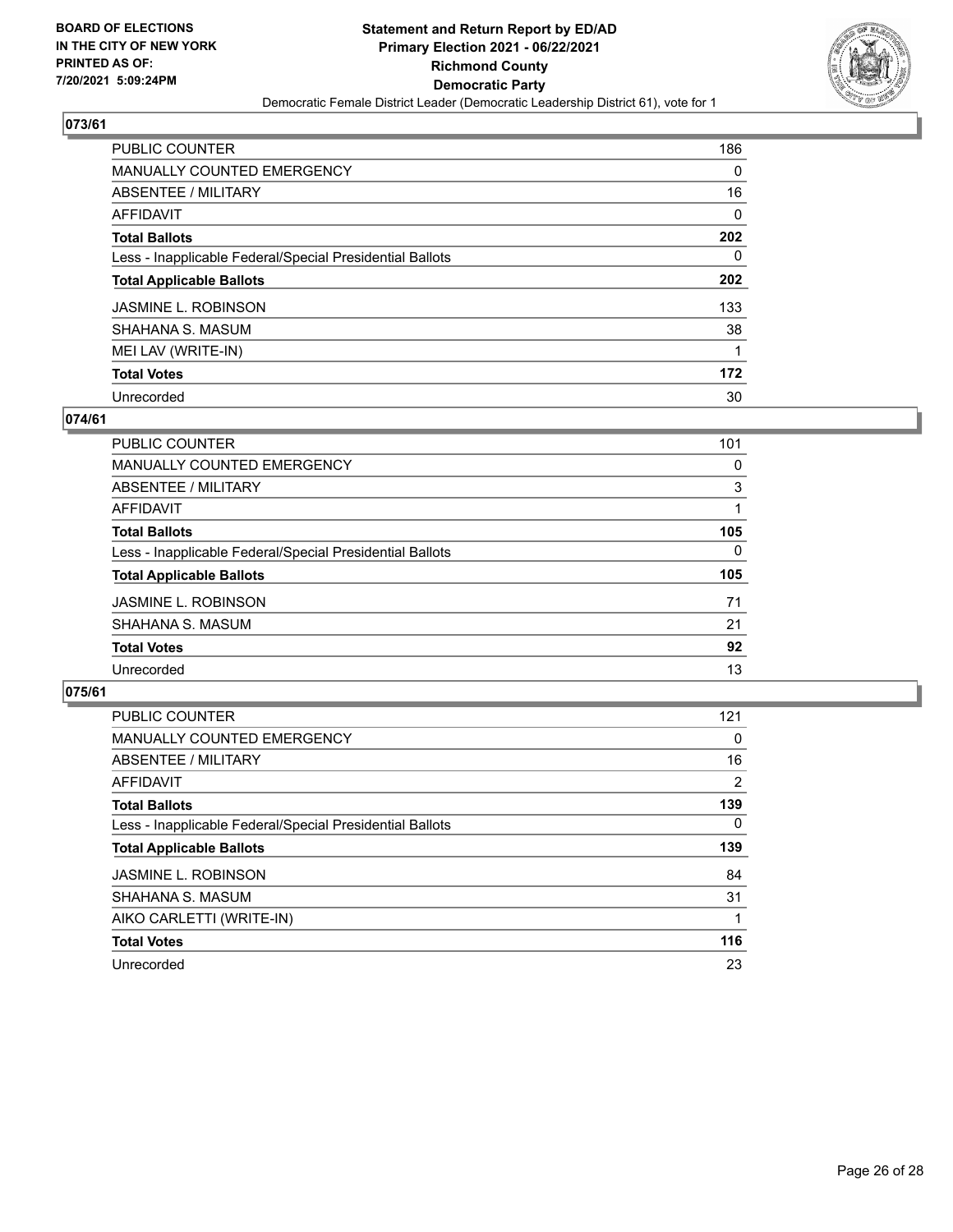

| PUBLIC COUNTER                                           | 140      |
|----------------------------------------------------------|----------|
| <b>MANUALLY COUNTED EMERGENCY</b>                        | 0        |
| <b>ABSENTEE / MILITARY</b>                               | 15       |
| <b>AFFIDAVIT</b>                                         | $\Omega$ |
| <b>Total Ballots</b>                                     | 155      |
| Less - Inapplicable Federal/Special Presidential Ballots | 0        |
| <b>Total Applicable Ballots</b>                          | 155      |
| <b>JASMINE L. ROBINSON</b>                               | 107      |
| SHAHANA S. MASUM                                         | 27       |
| <b>Total Votes</b>                                       | 134      |
| Unrecorded                                               | 21       |

## **077/61**

| PUBLIC COUNTER                                           | 133      |
|----------------------------------------------------------|----------|
| <b>MANUALLY COUNTED EMERGENCY</b>                        | 0        |
| ABSENTEE / MILITARY                                      | 13       |
| AFFIDAVIT                                                | $\Omega$ |
| <b>Total Ballots</b>                                     | 146      |
| Less - Inapplicable Federal/Special Presidential Ballots | 0        |
| <b>Total Applicable Ballots</b>                          | 146      |
| <b>JASMINE L. ROBINSON</b>                               | 111      |
| SHAHANA S. MASUM                                         | 23       |
| KIEVON HARPER (WRITE-IN)                                 |          |
| <b>Total Votes</b>                                       | 135      |
| Unrecorded                                               | 11       |

| PUBLIC COUNTER                                           | 64           |
|----------------------------------------------------------|--------------|
| <b>MANUALLY COUNTED EMERGENCY</b>                        | 0            |
| ABSENTEE / MILITARY                                      | 11           |
| AFFIDAVIT                                                | $\Omega$     |
| <b>Total Ballots</b>                                     | 75           |
| Less - Inapplicable Federal/Special Presidential Ballots | $\mathbf{0}$ |
| <b>Total Applicable Ballots</b>                          | 75           |
| <b>JASMINE L. ROBINSON</b>                               | 50           |
| SHAHANA S. MASUM                                         | 15           |
| <b>Total Votes</b>                                       | 65           |
| Unrecorded                                               | 10           |
| 079/61 COMBINED into: 001/61                             |              |